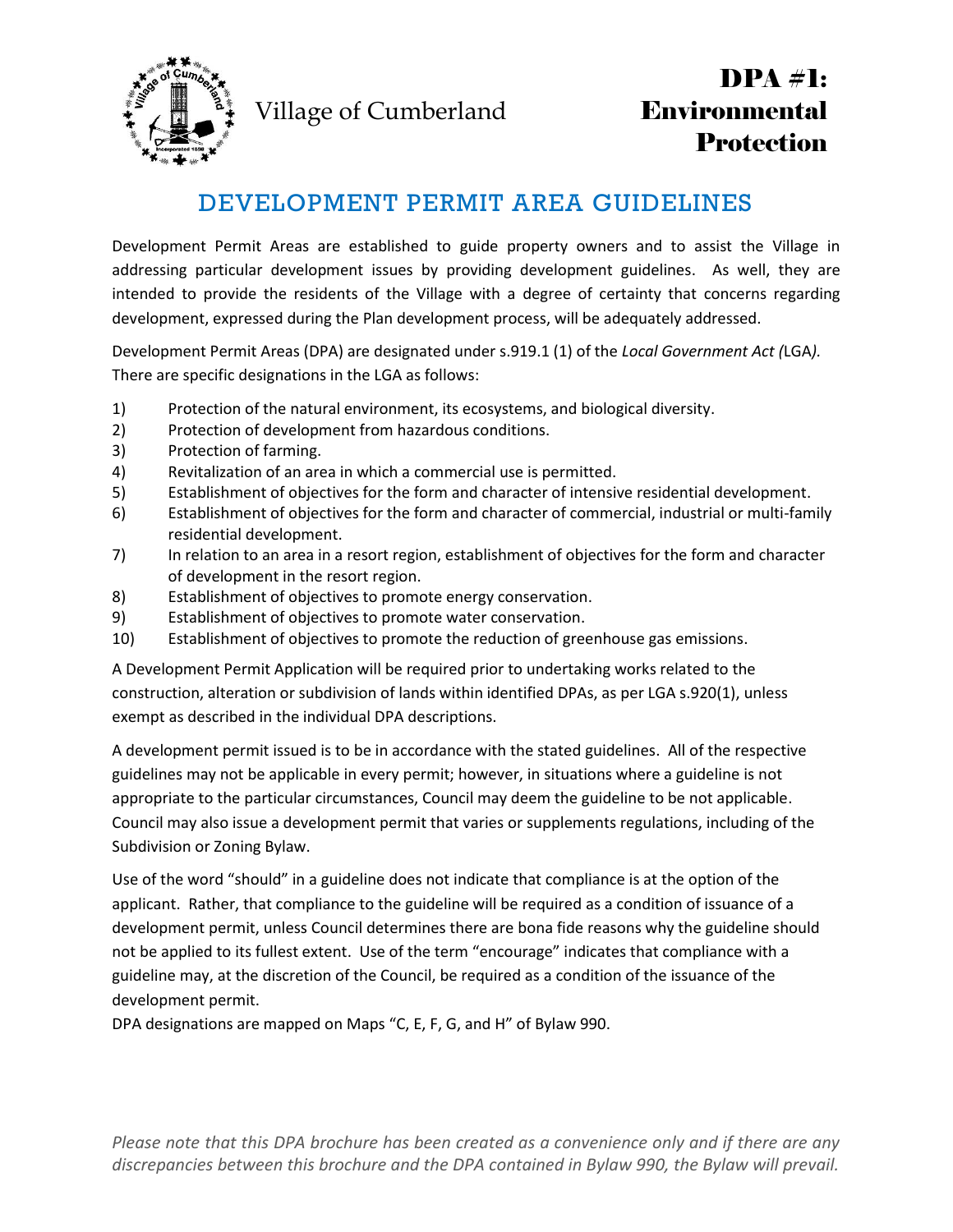## 10.1. DPA# 1 - Environmental Protection

#### **10.1.1 Justification**

This development permit area is designated pursuant to LGA s.919.1 (1) (a). The Village boundaries have significant natural areas that support important plants and animal habitat and that sustain human health and social well-being. Some of these areas have been identified by various agencies in the form of inventories. This Development Permit Area is intended for the protection, conservation, and restoration of sensitive ecosystems that are fragile remnants of specialized ecosystems with high biodiversity. They are generally classified as herbaceous terrestrial areas, older forest, sparsely vegetated areas, wetlands, riparian areas, and woodlands. These ecosystems are sensitive to development due to their potential vulnerability and rarity. Sensitive ecosystems were identified using the Sensitive Ecosystems Inventory (current version) produced by the Provincial and Federal governments, as referenced by the Comox Valley Conservation Strategy. The existing inventory may not identify all sensitive areas, and evaluation for development may require further inventory by a qualified biologist. Subsequently this Development Permit Area incorporates biodiversity, terrestrial, watercourse, and riparian ecological protection requirements.

These areas are necessary to conserve and enhance ecosystem services, to sustain quality of life in the community, and to maintain and restore habitat connectivity for species movement. Habitat connectivity can occur in the following forms<sup>1</sup> illustrated in Figure 11 below:

- a. **Core Areas**–Sensitive terrestrial and aquatic ecosystems, critical habitats and large forested areas that may be protected as parks or reserves.
- b. **Linear corridors**–The land and water habitat corridors that link core areas. They can include intact and restored areas and some areas under human area, such as forestry and agriculture.
- c. **Stepping stones**–Smaller patches of habitat that are linked to allow wildlife movement for shelter, feeding and resting within a landscape in which other activities (such as agriculture and forestry activities) are taking place.

 $\overline{\phantom{a}}$ 





<sup>&</sup>lt;sup>1</sup> Nature without Borders– 2nd Edition, April 2013 p. 18. Reference to International Union for Conservation of Nature (IUCN) (July 23 2007).

<sup>&</sup>quot;Connectivity Conservation: International Experience in Planning, Establishment and Management of Biodiversity Corridors" (Background Paper).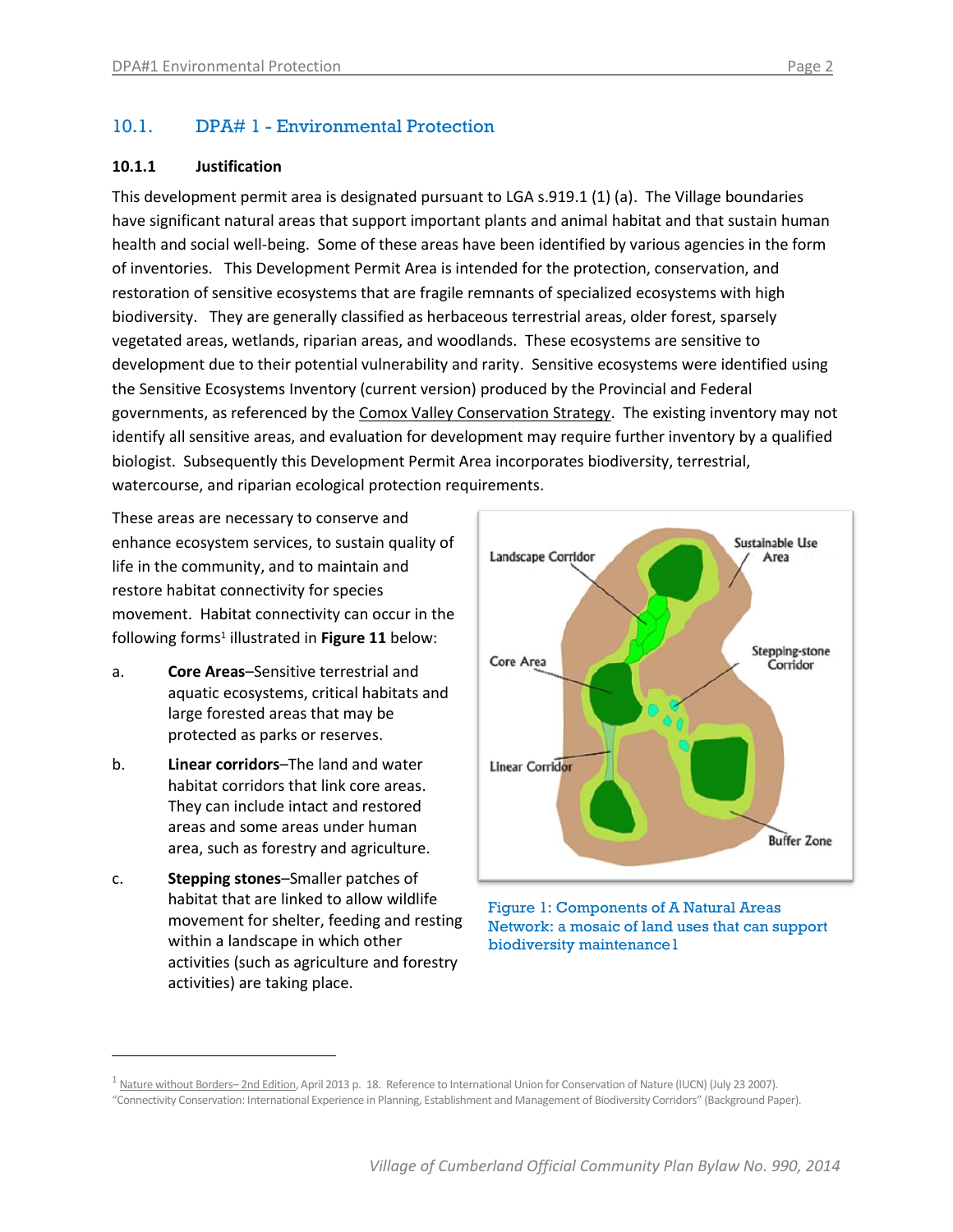- d. **Buffer areas**–Zones of transition that protect core areas from adjacent uses
- e. **Landscape Corridor**–A corridor of contiguous natural cover that allows movement between core habitat and protected areas (IUCN, Connectivity Conservation: Experience in Planning, Establishment and Management of Biodiversity Corridors, 2004).
- f. **Sustainable Use Areas–**Lands designated for human settlement and use. They can be established outside of corridors as well as within both buffer and corridor zones**.**

The primary function of the Environmental Protection Development Permit Area designation is to ensure that natural resources are protected, connectivity restored and maintained, and development impacts mitigated, including by allowing decision makers to have the ability to secure the necessary information and be able to place conditions on development.

This DPA supports the goals, objectives and policies of this OCP, including, but not limited to, the following relevant sections of the OCP:

- a. Growth Management (Section 5.0)
- b. Economic Development (Section 6.0)
- c. Tourism (Section 6.0)
- d. Environmental Preservation (Section 7.0)
- e. Views and Landscape Character (Section 7.0)
- f. Climate Change and Adaptability (Section 7.0)
- g. Recreation, Leisure and Parks (Section 8.0)

This DPA provides the opportunity to create a network of habitat and natural areas through the identification of designated areas building on the concepts described above and illustrated in **Figure 11.**

#### **10.1.2 CATEGORY**

Section 919.1(1)(a) of the *Local Government Act* for the protection of the natural environment, its ecosystems and biological diversity.

#### **10.1.3 DESIGNATED AREAS**

DPA 1 is comprised of the environmentally sensitive areas (ESAs) shown on **Map E** including: areas identified by the 2004 provincial Sensitive Ecosystems Inventory; areas delineated by Comox Valley Project Watershed Society in 2013 based on the SHIM Land Cover Classification System; as well as individual properties that contain identified environmentally sensitive areas and features. The development permit establishes development zones ("development" is defined below) within or including these areas.

- 1) For this DPA, "development" includes any of the following:
	- a. Removal, alteration, disruption, or destruction of vegetation;
	- b. Disturbance of gravel, sand, soils, and/or peat;
	- c. Deposition of gravel, sand, soils, and/or peat and soil or other fill;
	- d. Construction, erection, or alteration of buildings and structures;
	- e. Creation of non-structural impervious or semi-pervious surfaces;
	- f. Flood protection works;
	- g. Preparation for or construction of roads, trails, docks, wharves, and bridges;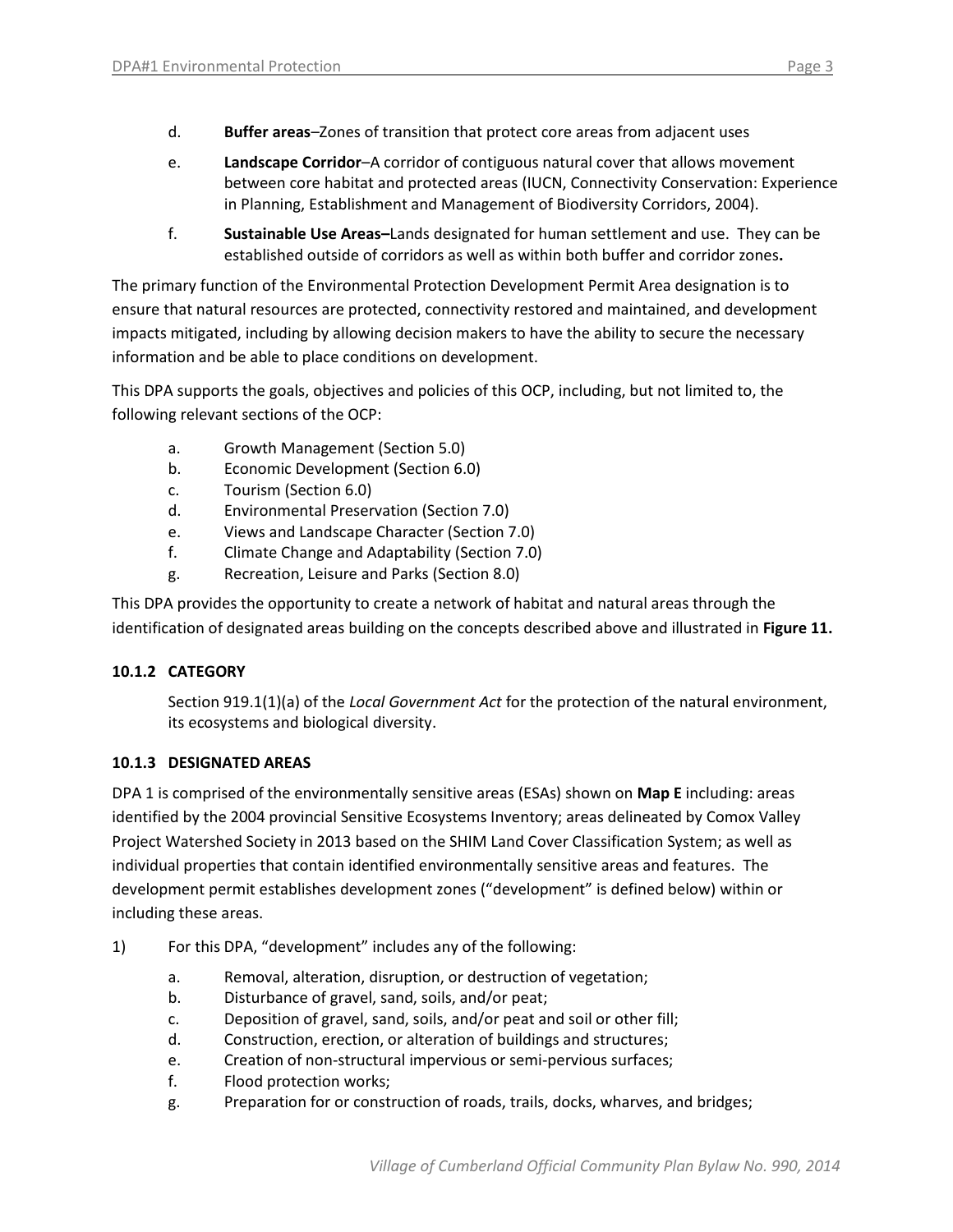- h. Provision and maintenance of sewer and water services;
- i. Development of drainage systems;
- j. Development of utility corridors
- k. Blasting.
- 2) The Environmental Protection Development Permit Area (DPA 1) includes the following denoted areas on **Map E**, that are comprised of:
	- a. Terrestrial Ecosystems
	- b. Aquatic Ecosystems
	- c. Connectivity Areas
- 3) These areas are comprised of the following characteristics:
	- a. Rare and important ecosystems identified by the 2004 provincial Sensitive Ecosystems Inventory including: terrestrial herbaceous (rocky outcrops), older forest, older second growth forest, sparsely vegetated (cliffs and bluffs), wetland, riparian, and woodland.
	- b. Sensitive Habitat Inventory Mapping (SHIM) Land Cover Classes including wetland, coniferous, broadleaf and mixed forest, shrub, herb/grasses, and exposed soil.
	- c. Watercourses and lakes within 30.0metres of the natural boundary of above listed terrestrial areas; within 30.0metres from the natural boundary of watercourses, wetlands, and lakes; and within 30.0metres from the top of the bank of a watercourse where a bank is within 15.0metres of the natural boundary of the watercourse.
- 4) For this DPA, the following definitions are used:
	- a. "**Terrestrial Ecosystem Area**" means:

Those ecosystems—a community of plants, animals, and microorganisms that are linked by energy and nutrient flows and that interact with each other and with the physical environment—that are land-based.

b. "**Aquatic Ecosystem Area**" means:

Those natural systems that are either permanently or periodically under water. Water may be running, as in a river or stream (lotic environments) or still, as in lakes and wetlands (lentic environments).

c. **"Connectivity Area"** means:

The area between Terrestrial and Aquatic Ecosystems Areas, that can be developed for sustainable human use in a manner that demonstrates stewardship through the protection, remediation and enhancement of:

- i. Connectivity for habit and wildlife life in the area, as well as surrounding sensitive environmental areas;
- ii. Overlays and implements through best practice planning, design, and management the integration of passive or active outdoor recreation, forestry, and agriculture.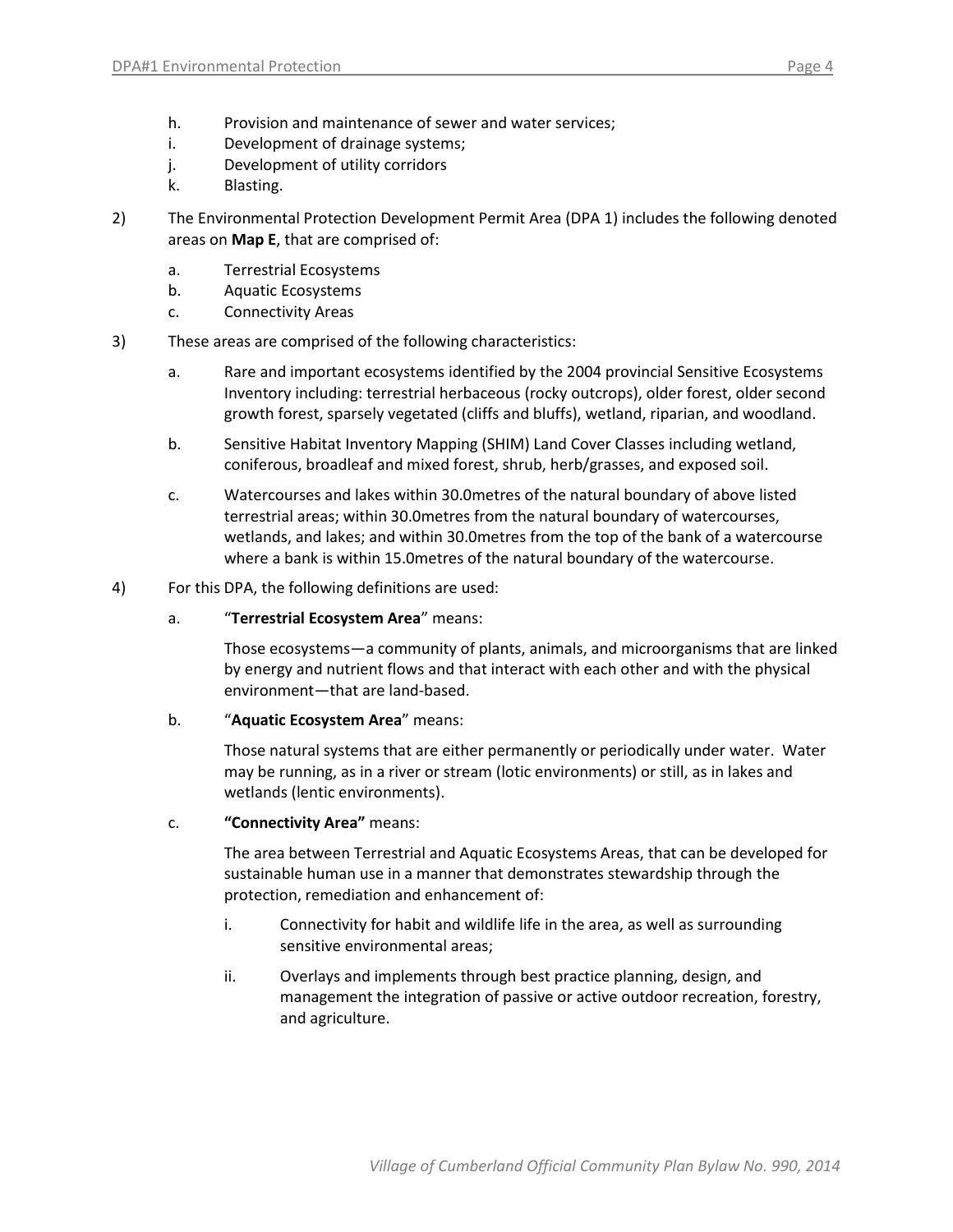- 5) For the purpose of meeting the objectives and policies of Environmental Protection, Terrestrial and Aquatic Ecosystem Areas shall contain:
	- a. Restricted development zones: restricted development areas that are in place to protect core habitats including sensitive terrestrial and aquatic ecosystems;
	- b. Buffer zones: areas that buffer restricted development zones from land use impacts that may otherwise compromise their natural function. Buffer zones create a transition from core habitats to other land uses.

#### **10.1.4 EXEMPTIONS**

- 1) A Development Permit is not required for this DPA in the following circumstances:
	- a. Projects undertaken by Senior Levels of Government requiring permits and licenses pursuant to:
		- i. *Farm Practices Protection (Right to Farm) Act*, and subsequent legislation not subject under the *Local Government Act* (LGA);
		- ii. *BC Assessment Act;*
		- iii. *Forest Act*, and subsequent legislation not subject under the LGA;
		- iv. *Private Managed Forest Land Act*, and subsequent legislation not subject under the LGA;
		- v. *Mines Act*, and subsequent legislation not subject under the LGA;
		- vi. Hydroelectric Facilities undertaken by the Province;
	- b. Ecological restoration and enhancement projects or other projects undertaken or approved by the Ministry of Environment (waterflow), Ministry of Forest Lands and Resource Operations (fish and wildlife), or Fisheries and Oceans Canada.
	- c. Public Infrastructure and service undertaken or authorized by the Village or their agents, and where such necessary works have been approved by a Senior Level of Government.
	- d. Emergency responses or works required by the Village, Provincial Emergency Program or the Comox Valley Regional District to prevent or control forest fire, flooding, or erosion emergencies.
	- e. Slope stabilization work that is prescribed by a Professional Engineer or Geoscientist or other appropriate professional approved by the Village; and where no long-term damage to natural features is predicted as a result of the work; and that is approved by the Fisheries and Oceans Canada.
	- f. Removal of noxious weeds, as identified in the BC Weed Control Regulation and known invasive species, provided that measures are taken to prevent soil or debris being discharged into the watercourse; and subject to immediate replanting with native vegetation suitable to local conditions.
	- g. For the removal of a tree that is deemed an imminent hazard to the safety of life or buildings, as determined by an Arborist certified by the International Society of Arboriculture (ISA), via a tree assessment report provided to the Village at the property owner's expense. Such removal shall be in accordance with the Riparian Areas Regulation, *Water Act*, *Wildlife Act* and the *Canada Fisheries Act.*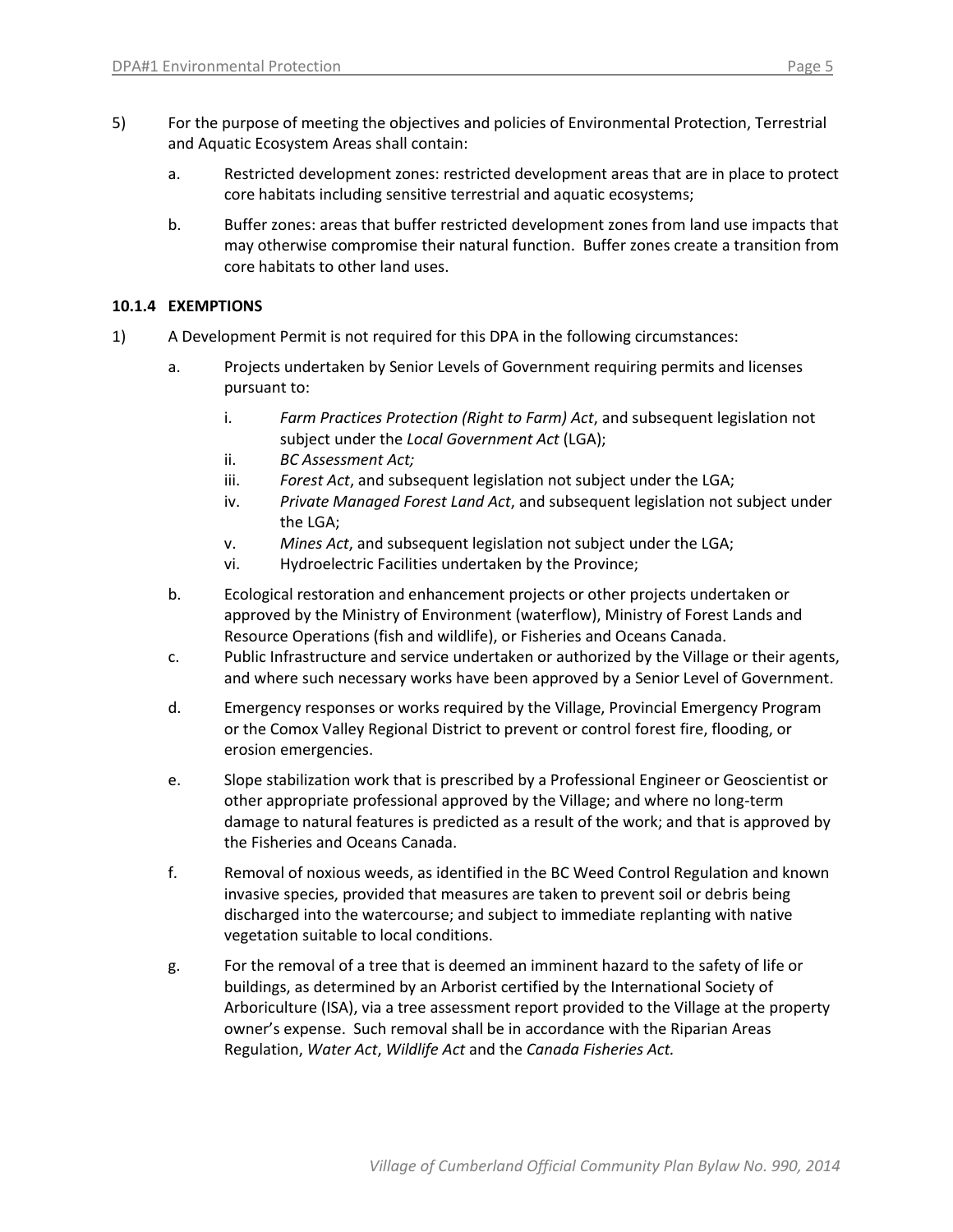- h. Maintenance of existing gardens, landscaping, and agriculture; or new gardens that adhere to the principles of *Naturescape BC* and do not damage existing native vegetation.
- i. The placement of impermanent structures such as benches, tables, and ornaments.
- j. Construction of replacement buildings where there is less than 10.0 metres<sup>2</sup> increase in the building footprint, and which do not damage existing native vegetation provided that the building is not located in a SPEA or other ESA target buffer distance, where these boundaries have been delineated and providing that no native trees are removed and providing that construction of the building follows Best Management Practices for Erosion and Sediment Control.
- k. Reconstruction, addition, or repair of a structure on its existing building footprint.
- l. For the maintenance of existing trails or pathways, as designated and approved by the Village, in accordance with recognized Canadian or US current best practices in trail and pathway maintenance practices for environmentally sensitive areas.
- m. Paths (which are less than 1.0metre in width) and fencing which do not result in the removal of native vegetation or disruption of wildlife. Any fencing should be designed according to the guidelines described in A Landowners' Guide to Wildlife Friendly Fences: How to Build Fence with Wildlife in Mind, Montana Fish Wildlife and Parks.
- n. Where a covenant exists to protect the natural environment, which meets or exceeds current Environmental Protection DPA requirements, is registered against the title, under Section 219 of the *Land Title Act* in priority to financial encumbrances and with indemnity of the Village.
- o. Construction of a Village approved trail within a buffer zone provided trail design and construction meets Village standards.
- p. Restoration or enhancement of a buffer zone as directed by a qualified environmental professional, particularly where a buffer zone may have already been impacted by previous development activities.
- q. Where, upon inspection of the site and as verified in a report by a Registered Professional Biologist and where the sufficiency of the report is to the satisfaction of the Chief Administrative Officer, the actual location of the aquatic/terrestrial ecosystem (including within 30.0metres of the natural boundary of terrestrial areas and within 30.0metres from the natural boundary of a watercourse, wetland or lake, and within 30.0metres from the top of the bank of a watercourse where a bank is within 15.0metres of the natural boundary of the watercourse) is not located upon the subject property.
- r. Public infrastructure works undertaken by the Village or their agents, and where such necessary works have been approved by senior government agencies.
- s. The environmentally sensitive removal of trees and shrubs designated as hazardous, by a professional forester registered in British Columbia, in accordance with provincial "FireSmart" standards in a Wildfire Urban Interface report.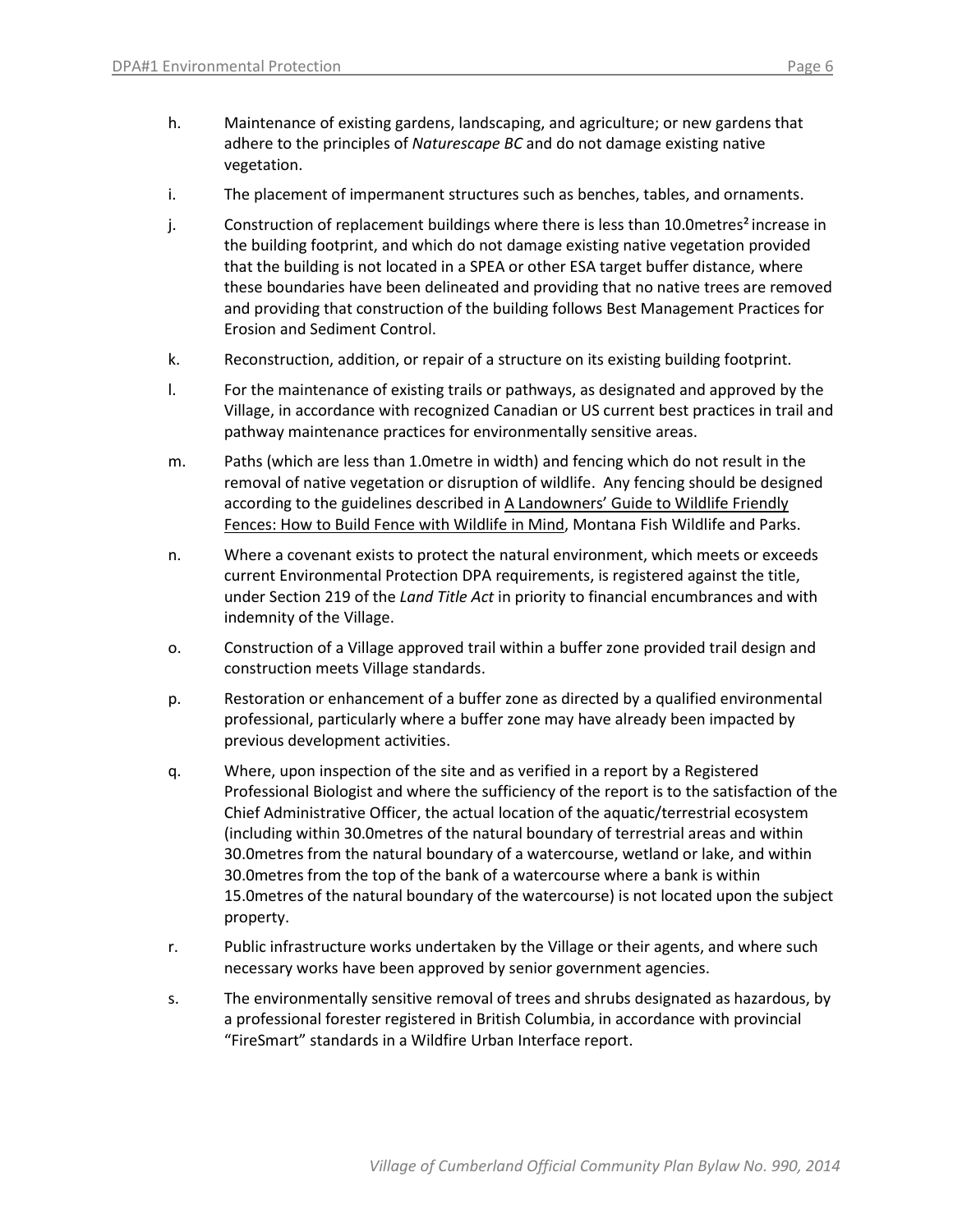- t. The environmentally sensitive removal of trees and shrubs designated as host trees by the Sterile Insect Release Program as indicated in a report by an arborist certified in British Columbia and experienced in standard agricultural practices.
- u. The activity is conducted under direction of the Provincial Emergency Program.

### **Environmental Protection DPA #1 Checklist**

|        |                                                                                                                                                                                                                                                                                                                                                                                                                                                            | DP Language                                                                                                                                                                                                                                                                                                                                                 | Application content |  |  |  |  |
|--------|------------------------------------------------------------------------------------------------------------------------------------------------------------------------------------------------------------------------------------------------------------------------------------------------------------------------------------------------------------------------------------------------------------------------------------------------------------|-------------------------------------------------------------------------------------------------------------------------------------------------------------------------------------------------------------------------------------------------------------------------------------------------------------------------------------------------------------|---------------------|--|--|--|--|
| 10.1.5 |                                                                                                                                                                                                                                                                                                                                                                                                                                                            | <b>DPA#1 EP Guidelines-General Requirements</b>                                                                                                                                                                                                                                                                                                             |                     |  |  |  |  |
|        | development.                                                                                                                                                                                                                                                                                                                                                                                                                                               | The primary function of the Environmental Protection Development Permit Area designation is to ensure that natural<br>resources are protected, connectivity restored and maintained, and development impacts mitigated, including by<br>allowing decision makers to have the ability to secure the necessary information and be able to place conditions on |                     |  |  |  |  |
| 1.     | Before any land clearing takes place, and before development<br>design begins, an application for a development permit requires a<br>biological site inventory (bio-inventory) according to the<br>procedures described in Develop with Care 2012-Environmental<br>Guidelines for Urban and Rural Land Development in British<br>Columbia, Appendix B and amendments thereto, prepared by the<br>Ministry of Forest Lands and Natural Resource Operations. |                                                                                                                                                                                                                                                                                                                                                             |                     |  |  |  |  |
| 2.     | The bio-inventory should be prepared by a qualified professional<br>biologist together with other professionals of different and relevant<br>expertise, as the project warrants.                                                                                                                                                                                                                                                                           |                                                                                                                                                                                                                                                                                                                                                             |                     |  |  |  |  |
|        | ecosystems.                                                                                                                                                                                                                                                                                                                                                                                                                                                | If wetlands and riparian areas exist within the development area,<br>hydrologists and hydro-geologists should be consulted to ensure<br>the proper hydrological function is maintained within these                                                                                                                                                         |                     |  |  |  |  |
|        |                                                                                                                                                                                                                                                                                                                                                                                                                                                            | A professional geoscientist should be consulted if there is erosion<br>potential or slope instability.                                                                                                                                                                                                                                                      |                     |  |  |  |  |
|        | The consultant or team of consultants should have an<br>understanding of wildlife biology-especially for species at risk,<br>geomorphology, environmental assessment, and development<br>planning in British Columbia, specific expertise in the wildlife<br>species, wildlife habitat, and ecosystems of the West Coast region is<br>highly preferred.                                                                                                    |                                                                                                                                                                                                                                                                                                                                                             |                     |  |  |  |  |
| 3.     |                                                                                                                                                                                                                                                                                                                                                                                                                                                            | The bio-inventory shall:                                                                                                                                                                                                                                                                                                                                    |                     |  |  |  |  |
|        | a)                                                                                                                                                                                                                                                                                                                                                                                                                                                         | Be in accordance with Develop with Care 2012:<br>Environmental Guidelines for Urban and Rural Land<br>Development in British Columbia (DWC) or most current<br>edition, and with reference to Appendix B: Bio-inventory<br>Terms of Reference.                                                                                                              |                     |  |  |  |  |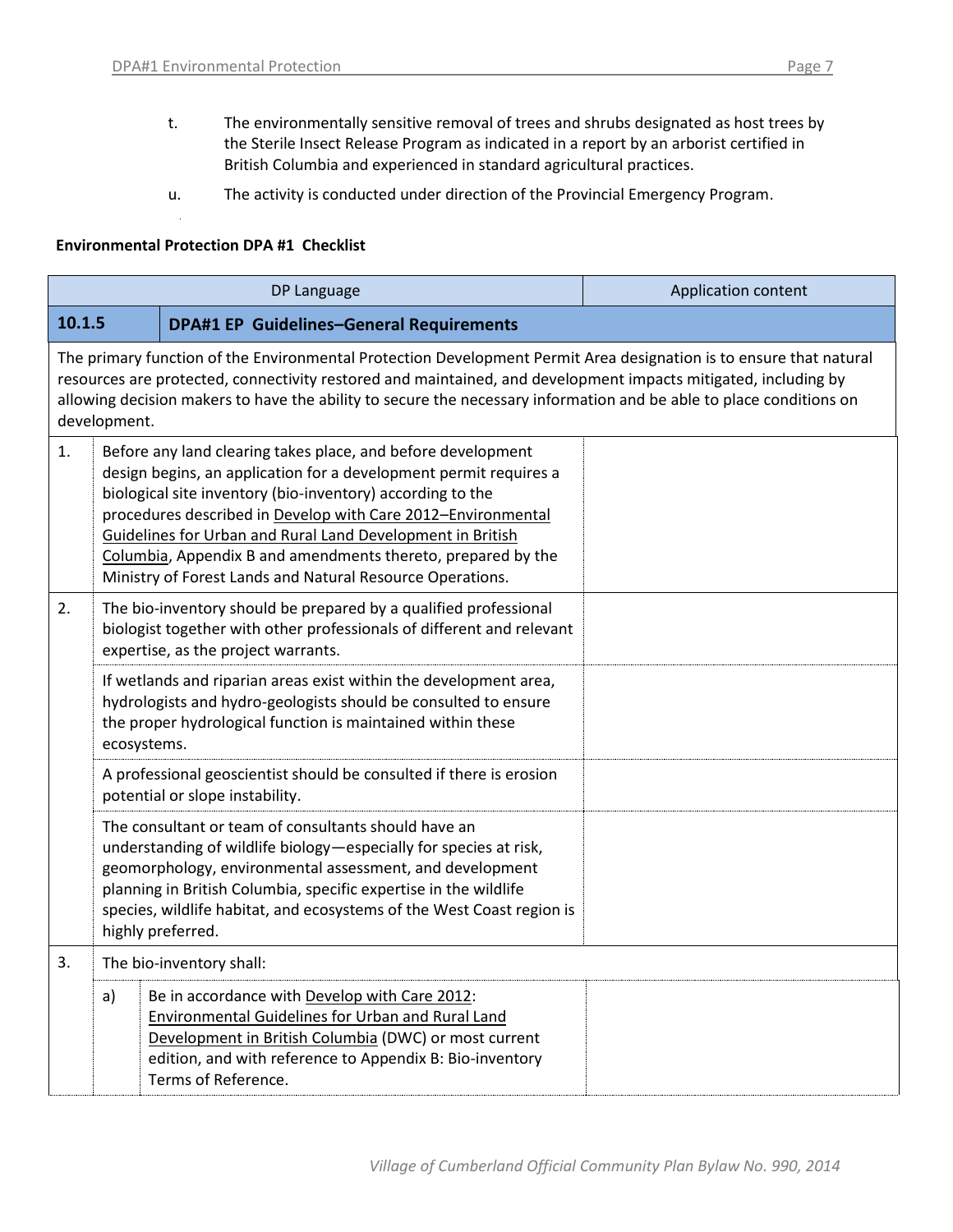|              | DP Language                                                                                                                                                                                                                                                                                                                                                                                                                                                                                                                                                                                                                                                                                                                               | Application content |
|--------------|-------------------------------------------------------------------------------------------------------------------------------------------------------------------------------------------------------------------------------------------------------------------------------------------------------------------------------------------------------------------------------------------------------------------------------------------------------------------------------------------------------------------------------------------------------------------------------------------------------------------------------------------------------------------------------------------------------------------------------------------|---------------------|
| 10.1.5       | <b>DPA#1 EP Guidelines-General Requirements</b>                                                                                                                                                                                                                                                                                                                                                                                                                                                                                                                                                                                                                                                                                           |                     |
| b)           | Locate the parcel relative to watershed area(s) and describe<br>the hydrological features of the parcel-including water<br>shedding, collecting and conveyance areas.                                                                                                                                                                                                                                                                                                                                                                                                                                                                                                                                                                     |                     |
| $\mathsf{C}$ | Examine the natural environmental features within the<br>parcel-including rare and threatened plant communities,<br>endangered species listed under the Provincial Wildlife Act<br>and the Federal Species At Risk Act (SARA) and any identified<br>critical habitats for those species, and other important<br>habitat features.                                                                                                                                                                                                                                                                                                                                                                                                         |                     |
| d)           | Provide a description and map(s) showing the boundaries of<br>Environmentally Sensitive Areas-including 30.0metres from<br>the natural boundary of terrestrial areas, and 30.0metres<br>from the natural boundary of watercourses, wetlands and<br>lakes, and 30.0metres from the top of the bank of a<br>watercourse, where a bank is within 15.0metres of the<br>natural boundary of the watercourse). Determine the<br>restricted development and buffer zones on the parcel<br>through an explanatory, reference or legal survey plan<br>prepared by a BC Land Surveyor that shows these boundaries<br>(refer to Section 4, Table 4.1 Develop With Care for<br>recommended target buffer distances for biodiversity<br>conservation). |                     |
| e)           | Examine the impact of the proposed development on the<br>soils, vegetation, watercourses, wildlife, and hydrology in all<br>restricted development and buffer zones; and provide<br>development pattern and servicing recommendations to<br>minimize these impacts.                                                                                                                                                                                                                                                                                                                                                                                                                                                                       |                     |
| f)           | Examine pre-development water quality and quantity on the<br>site and provide mitigation and enhancement strategies to<br>maintain pre development water quality and quantity for the<br>restricted development zones and buffer areas.                                                                                                                                                                                                                                                                                                                                                                                                                                                                                                   |                     |
| g)           | Examine the impact of the proposed development on the<br>larger watershed area(s) including watercourses, habitat<br>connectivity, water quality and quantity upstream and<br>downstream, and possible cumulative hydrological impacts<br>that may result; and provide development pattern and<br>servicing recommendations to minimize them.                                                                                                                                                                                                                                                                                                                                                                                             |                     |
| h)           | Recommend appropriate timing of works associated with<br>development in order to minimize impacts to wildlife during<br>migration, breeding, birthing, and rearing seasons.                                                                                                                                                                                                                                                                                                                                                                                                                                                                                                                                                               |                     |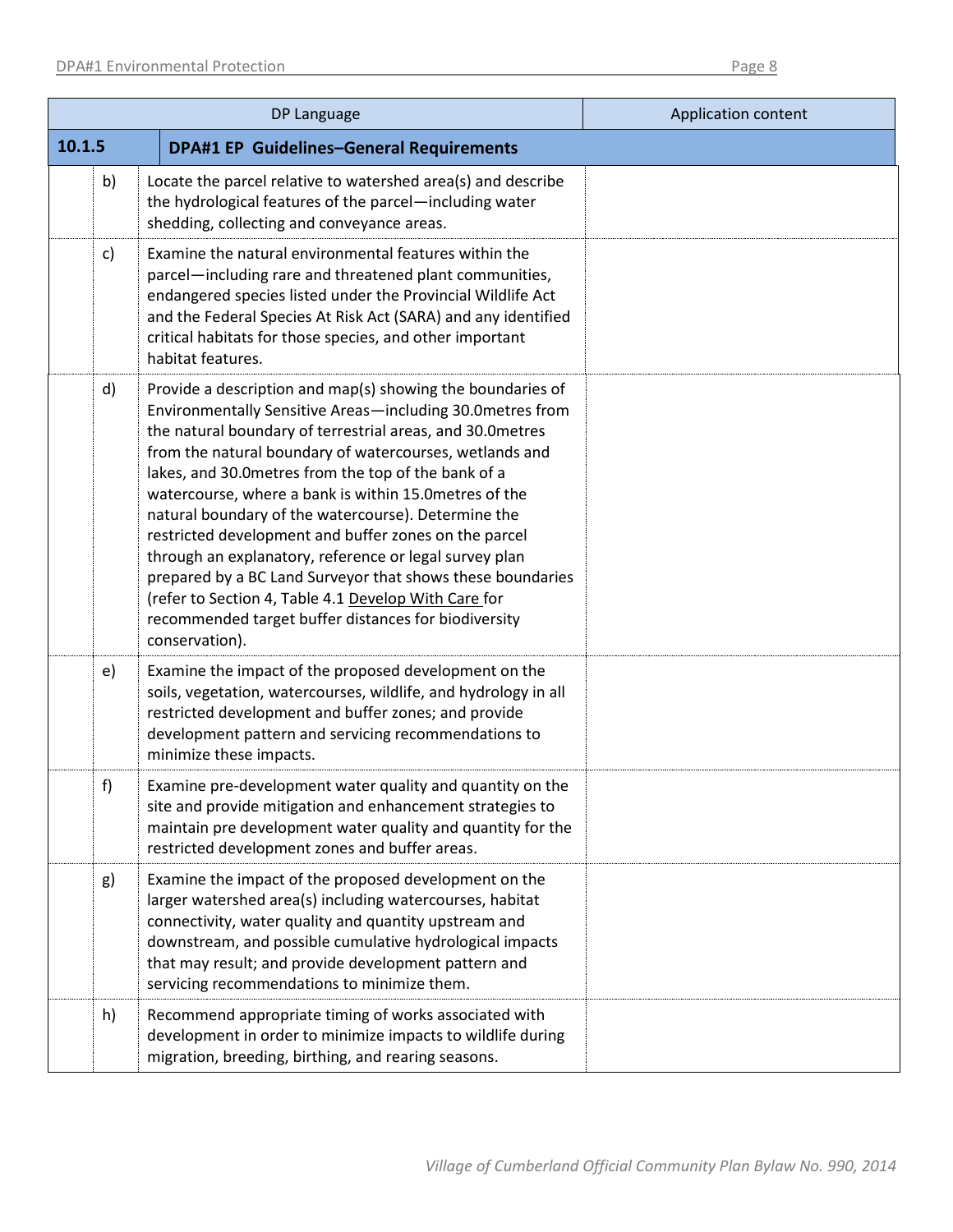|        |                                                                                                                                                                                                                                                                                                                              | DP Language                                                                                                                                                                                                                                 | Application content |  |  |
|--------|------------------------------------------------------------------------------------------------------------------------------------------------------------------------------------------------------------------------------------------------------------------------------------------------------------------------------|---------------------------------------------------------------------------------------------------------------------------------------------------------------------------------------------------------------------------------------------|---------------------|--|--|
| 10.1.5 |                                                                                                                                                                                                                                                                                                                              | <b>DPA#1 EP Guidelines-General Requirements</b>                                                                                                                                                                                             |                     |  |  |
| 4.     |                                                                                                                                                                                                                                                                                                                              | The detailed bio-inventory is used to create the site plan. The site plan and development design must include:                                                                                                                              |                     |  |  |
|        | a)                                                                                                                                                                                                                                                                                                                           | Detailed drawings or plans clearly describing the proposed<br>structures and the materials and type of construction to be<br>employed, including a cross section of the proposed structure<br>and its layout on the ground;                 |                     |  |  |
|        | b)                                                                                                                                                                                                                                                                                                                           | A detailed description of existing structures near the<br>proposed structure or area of work;                                                                                                                                               |                     |  |  |
|        | c)                                                                                                                                                                                                                                                                                                                           | A detailed drawing or plan clearly describing any area of the<br>removal of rock, gravel, or soil;                                                                                                                                          |                     |  |  |
|        | d)                                                                                                                                                                                                                                                                                                                           | The reason and purpose of the work;                                                                                                                                                                                                         |                     |  |  |
|        | e)                                                                                                                                                                                                                                                                                                                           | The name of the contractor, if any, who will do the work;                                                                                                                                                                                   |                     |  |  |
|        | f)                                                                                                                                                                                                                                                                                                                           | Time required for completion in calendar days;                                                                                                                                                                                              |                     |  |  |
|        | Any further information required by the Village to ensure<br>g)<br>compliance with this bylaw, including construction design or<br>structural details of any part of the proposed works;                                                                                                                                     |                                                                                                                                                                                                                                             |                     |  |  |
|        | h)                                                                                                                                                                                                                                                                                                                           | A description of how environmental protection<br>DPA requirements will be met, and how any issues identified<br>in the bio-inventory will be mitigated, and how<br>recommended mitigation measures will be achieved;                        |                     |  |  |
|        | i)                                                                                                                                                                                                                                                                                                                           | Any replanting prescription for vegetation in disturbed areas<br>that is prescribed by the bio-inventory report;                                                                                                                            |                     |  |  |
|        | j)                                                                                                                                                                                                                                                                                                                           | A copy of any applicable federal and provincial approvals.                                                                                                                                                                                  |                     |  |  |
| 5.     |                                                                                                                                                                                                                                                                                                                              | As a condition of the development permit and in accordance with<br>the bio-inventory for the project, the Village may require<br>monitoring of the development by a qualified professional such as a<br>professional engineer or biologist. |                     |  |  |
| 6.     |                                                                                                                                                                                                                                                                                                                              | Should damage occur to an environmentally sensitive area during development, the Village shall require, at the<br>developer's cost:                                                                                                         |                     |  |  |
|        | a)                                                                                                                                                                                                                                                                                                                           | A Professional assessment and report on the damage<br>incurred along with recommended mitigations;                                                                                                                                          |                     |  |  |
|        | b)                                                                                                                                                                                                                                                                                                                           | Full mitigation and rehabilitation of the impacted ESA.                                                                                                                                                                                     |                     |  |  |
| 7.     | Development design must reflect the objectives and guidelines of<br>the Standards and Best Practices for Instream Works, Land<br>Development Guidelines for the Protection of Aquatic Habitat,<br>Stormwater Management: A Guidebook for British Columbia,<br>Develop with Care Environmental Guidelines for Urban and Rural |                                                                                                                                                                                                                                             |                     |  |  |
|        |                                                                                                                                                                                                                                                                                                                              | Land Development in British Columbia (Section 3 - Guidelines for<br>Ecosystems and Species Protection and Section 4), Access Near                                                                                                           |                     |  |  |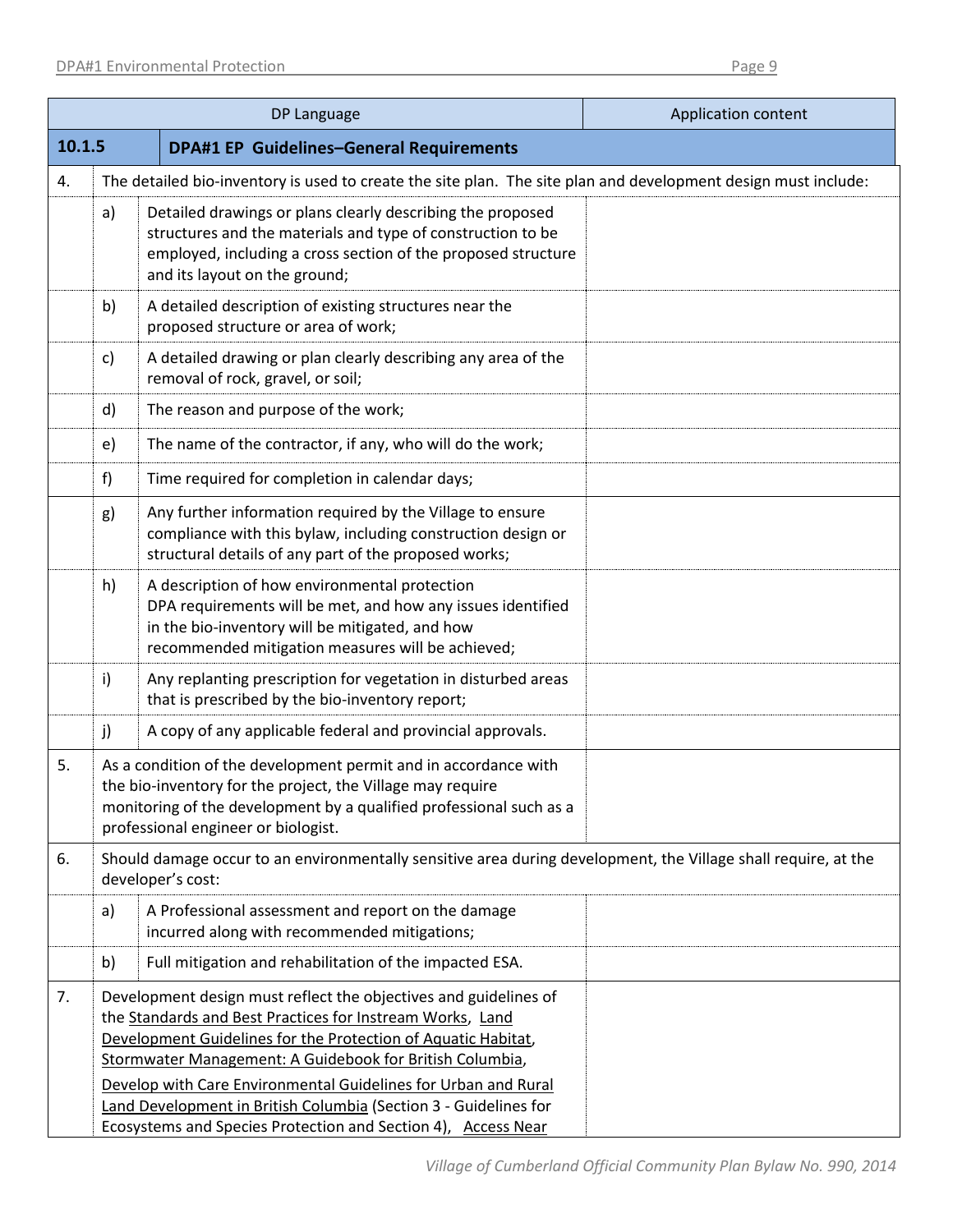|        |                                                                                                                                                                                     | DP Language                                                                                                                                                                                                                                         | Application content |  |  |
|--------|-------------------------------------------------------------------------------------------------------------------------------------------------------------------------------------|-----------------------------------------------------------------------------------------------------------------------------------------------------------------------------------------------------------------------------------------------------|---------------------|--|--|
| 10.1.5 |                                                                                                                                                                                     | <b>DPA#1 EP Guidelines-General Requirements</b>                                                                                                                                                                                                     |                     |  |  |
|        |                                                                                                                                                                                     |                                                                                                                                                                                                                                                     |                     |  |  |
| 8.     |                                                                                                                                                                                     | Plan, design, and implement land development and subdivision in a manner that:                                                                                                                                                                      |                     |  |  |
|        | Supports the maintenance and restoration of natural system<br>a)<br>functions including watercourse, and groundwater recharge;<br>hydrology                                         |                                                                                                                                                                                                                                                     |                     |  |  |
|        | b)                                                                                                                                                                                  | Preserves natural features including soil, watercourses,<br>groundwater, and native shrubs, groundcover and tree cover;                                                                                                                             |                     |  |  |
|        | c)                                                                                                                                                                                  | Maintains connectivity and linkages with adjacent sensitive<br>ecosystems and other habitat areas and minimizes<br>fragmentation;                                                                                                                   |                     |  |  |
|        | d)                                                                                                                                                                                  | Protects endangered, threatened, or vulnerable species or<br>plant communities by avoiding disturbance to sites where<br>rare plants are growing and where rare natural plant<br>communities occur;                                                 |                     |  |  |
|        | e)                                                                                                                                                                                  | Maintains critical habitat structures such as old trees, snags,<br>trees with cavities, and ephemeral wetlands.                                                                                                                                     |                     |  |  |
| 9.     |                                                                                                                                                                                     | Retain mature vegetation wherever possible and incorporate it into<br>the design of the project.                                                                                                                                                    |                     |  |  |
| 10.    |                                                                                                                                                                                     | Demonstrate that a diligent effort has been made in site design to:                                                                                                                                                                                 |                     |  |  |
|        | a)                                                                                                                                                                                  | Preserve both the natural vegetation and tree; or                                                                                                                                                                                                   |                     |  |  |
|        | Restore historical forest densities and hydrological function.<br>b)                                                                                                                |                                                                                                                                                                                                                                                     |                     |  |  |
| 11.    |                                                                                                                                                                                     | Prevent disturbance of nesting sites and breeding areas. Animals<br>must have access to the habitat that supports their reproduction in<br>order to ensure future generations.                                                                      |                     |  |  |
| 12.    |                                                                                                                                                                                     | Schedule work during times when impacts to wildlife will be minimal, including:                                                                                                                                                                     |                     |  |  |
|        | a)                                                                                                                                                                                  | Outside of known wildlife migration seasons;                                                                                                                                                                                                        |                     |  |  |
|        | b)                                                                                                                                                                                  | Outside of breeding, birthing, and rearing seasons (refer to<br>Section 4 of 2012 Develop with Care Manual for breeding<br>season least risk windows).                                                                                              |                     |  |  |
| 13.    | Preserve existing and potential connections to adjacent Terrestrial,<br>Aquatic and Connectivity Areas by maintaining native shrub,<br>groundcover and tree cover between habitats. |                                                                                                                                                                                                                                                     |                     |  |  |
| 14.    |                                                                                                                                                                                     | Prevent foreign material from entering into any restricted<br>development areas, including-without limitation-greases, oils,<br>gasoline, sediments, and other contaminants during and after the<br>construction phase of the proposed development. |                     |  |  |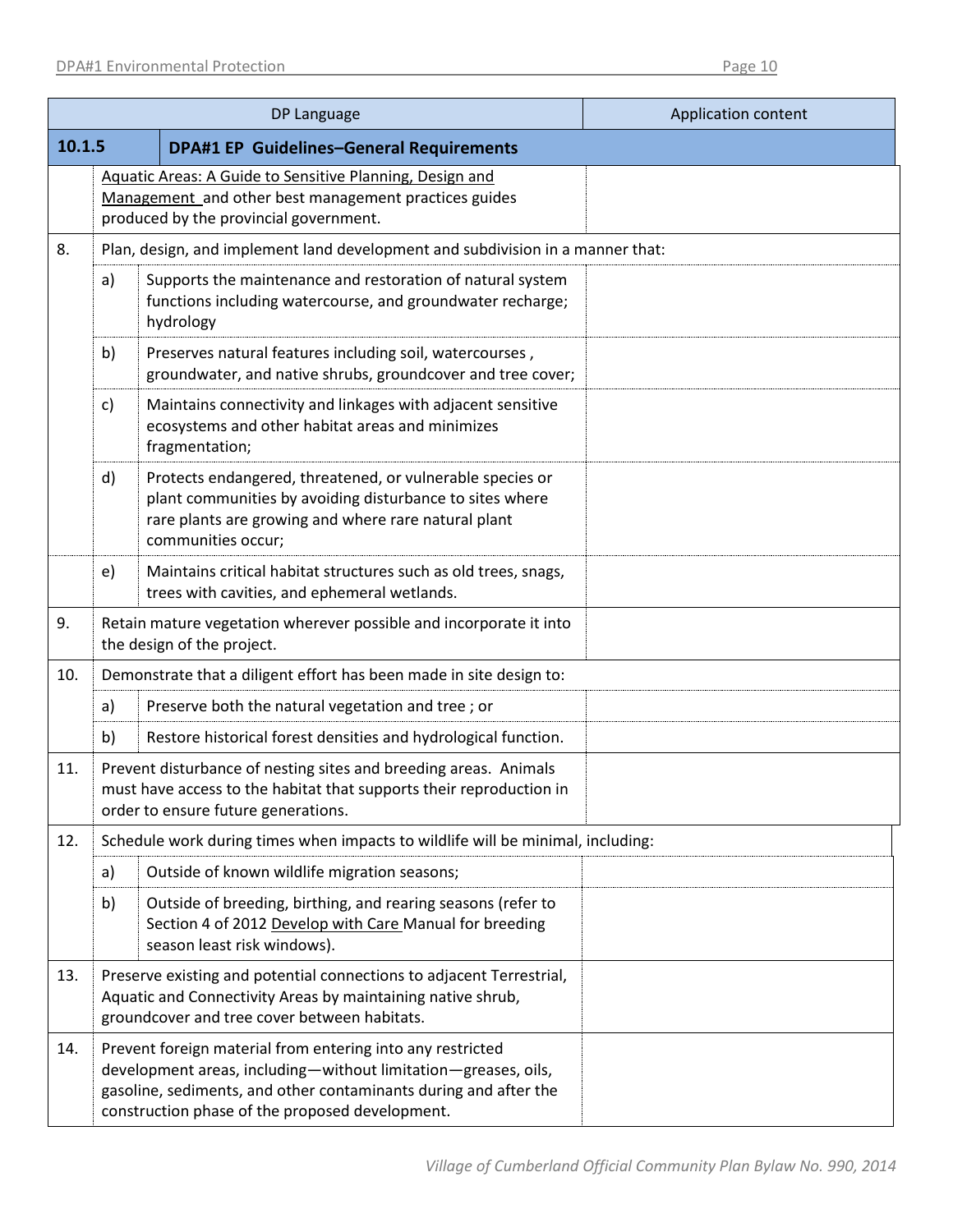|        |                                                                                                                                                                                                                                                                                                                                                                                                                                                                                              | DP Language                                                                                                                                                                                                                                                                                                                                                                                                                                      | Application content |  |  |
|--------|----------------------------------------------------------------------------------------------------------------------------------------------------------------------------------------------------------------------------------------------------------------------------------------------------------------------------------------------------------------------------------------------------------------------------------------------------------------------------------------------|--------------------------------------------------------------------------------------------------------------------------------------------------------------------------------------------------------------------------------------------------------------------------------------------------------------------------------------------------------------------------------------------------------------------------------------------------|---------------------|--|--|
| 10.1.5 |                                                                                                                                                                                                                                                                                                                                                                                                                                                                                              | <b>DPA#1 EP Guidelines-General Requirements</b>                                                                                                                                                                                                                                                                                                                                                                                                  |                     |  |  |
| 15.    |                                                                                                                                                                                                                                                                                                                                                                                                                                                                                              | Design lighting on developments to provide the minimum<br>necessary for safety purposes and to avoid light intrusion<br>throughout the parcel.                                                                                                                                                                                                                                                                                                   |                     |  |  |
| 16.    | Parks.                                                                                                                                                                                                                                                                                                                                                                                                                                                                                       | Any fencing should be designed according to the guidelines<br>described in A Landowners Guide to Wildlife Friendly Fences: How<br>to Build Fence with Wildlife in Mind, Montana Fish Wildlife and                                                                                                                                                                                                                                                |                     |  |  |
| 17.    |                                                                                                                                                                                                                                                                                                                                                                                                                                                                                              | Manage rainwater in accordance with the Water Balance Model or<br>the most recent integrated watershed management or rainwater<br>policy and design manual. This include2(f)s managing rainwater on<br>site and maintaining pre-development drainage flows.                                                                                                                                                                                      |                     |  |  |
| 18.    |                                                                                                                                                                                                                                                                                                                                                                                                                                                                                              | Encroachment into the DPA by all development activities will not<br>exceed that indicated in the site plan approved in the development<br>permit. All development activities will avoid or minimize<br>disturbance in the DPA beyond the building footprint. This may<br>mean adjusting conventional practices with respect to locating<br>machinery and stockpiles relative to excavations, use of hand<br>labour as opposed to machinery, etc. |                     |  |  |
| 19.    | Prior to any development activity, the boundaries of restricted<br>development and buffer zones identified in the bio-inventory will<br>be clearly marked with a bright orange or other highly visible<br>temporary fence with a minimum height of 1.2 metres and<br>supported by poles a maximum distance of 2.5 metres from one<br>another. This fence will remain in place throughout clearing, site<br>preparation, construction, or any other form of disturbance.                      |                                                                                                                                                                                                                                                                                                                                                                                                                                                  |                     |  |  |
| 20.    | Ensure that the roots of trees are protected during construction.<br>The roots of mature trees typically extend from 1-3 times the<br>height of the tree from the tree's trunk and are found within 30.5a-<br>38.1 centimetres of the soil surface. Damage to these roots<br>(especially in mature trees) can impede the tree's ability to obtain<br>water and nutrition and can cause it to fall or blow over.<br>Communicate tree protection plans to everyone involved in the<br>project. |                                                                                                                                                                                                                                                                                                                                                                                                                                                  |                     |  |  |
| 21.    |                                                                                                                                                                                                                                                                                                                                                                                                                                                                                              | Any trail or pathway development must:                                                                                                                                                                                                                                                                                                                                                                                                           |                     |  |  |
|        | Minimize the impacts of recreational use on restricted<br>a)<br>development zones and adjacent natural areas and systems;                                                                                                                                                                                                                                                                                                                                                                    |                                                                                                                                                                                                                                                                                                                                                                                                                                                  |                     |  |  |
|        | b)                                                                                                                                                                                                                                                                                                                                                                                                                                                                                           | Adhere to the Village's trail and pathway design and<br>construction practices for ESADP Areas;                                                                                                                                                                                                                                                                                                                                                  |                     |  |  |
|        | c)                                                                                                                                                                                                                                                                                                                                                                                                                                                                                           | Be designed to prevent motorized vehicle use to the<br>maximum extent possible.                                                                                                                                                                                                                                                                                                                                                                  |                     |  |  |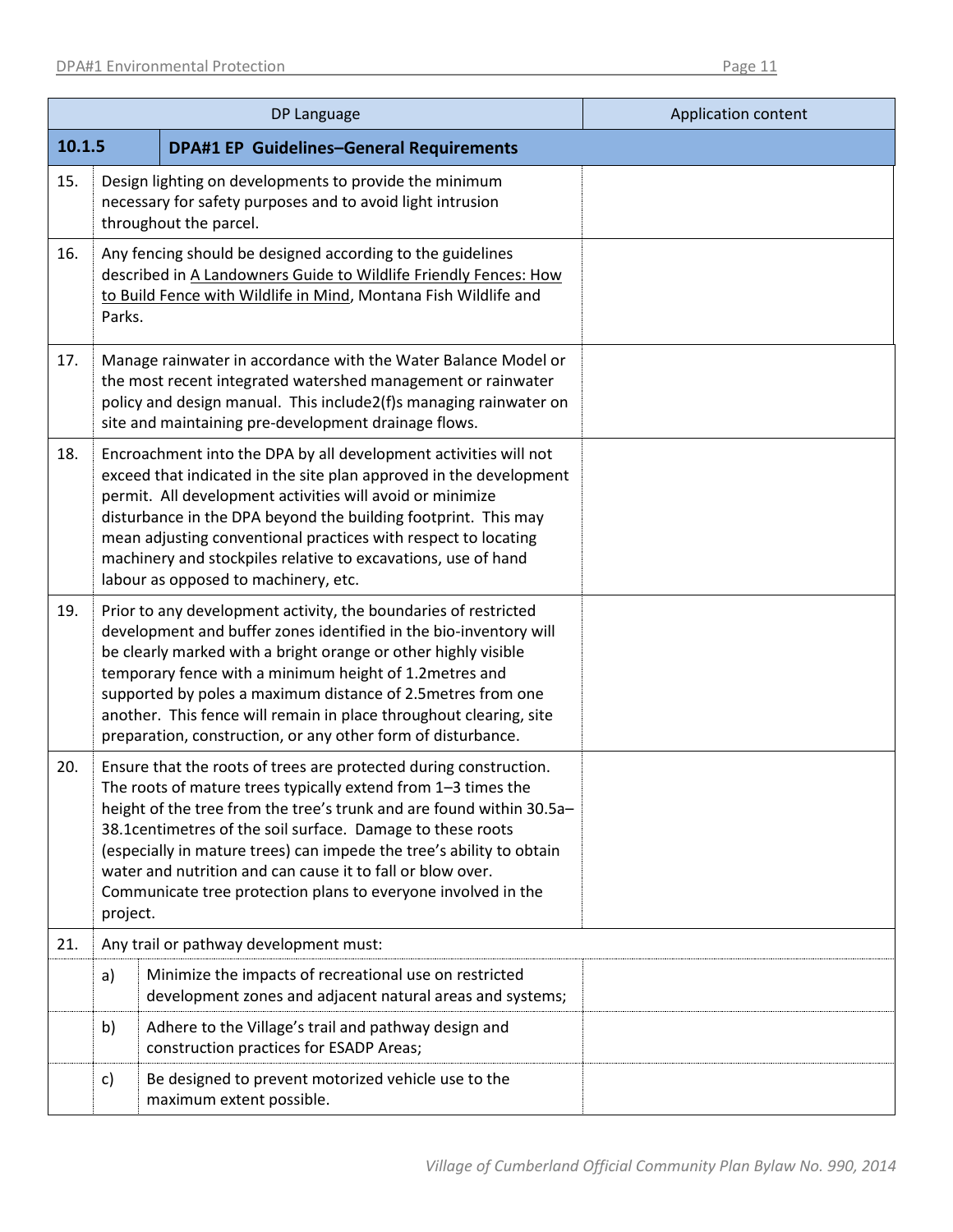|        |  | DP Language                                                                                                                                                                                                                                                                                                                                | Application content |
|--------|--|--------------------------------------------------------------------------------------------------------------------------------------------------------------------------------------------------------------------------------------------------------------------------------------------------------------------------------------------|---------------------|
| 10.1.5 |  | <b>DPA#1 EP Guidelines-General Requirements</b>                                                                                                                                                                                                                                                                                            |                     |
| 22.    |  | When establishing watercourse and riparian buffer zones, consider<br>the needs of all species and not just fish. For example, SPEAs<br>established using the Riparian Areas Regulation methodology focus<br>on the needs of salmon and trout and may not adequately protect<br>other species such as amphibians, birds, and small mammals. |                     |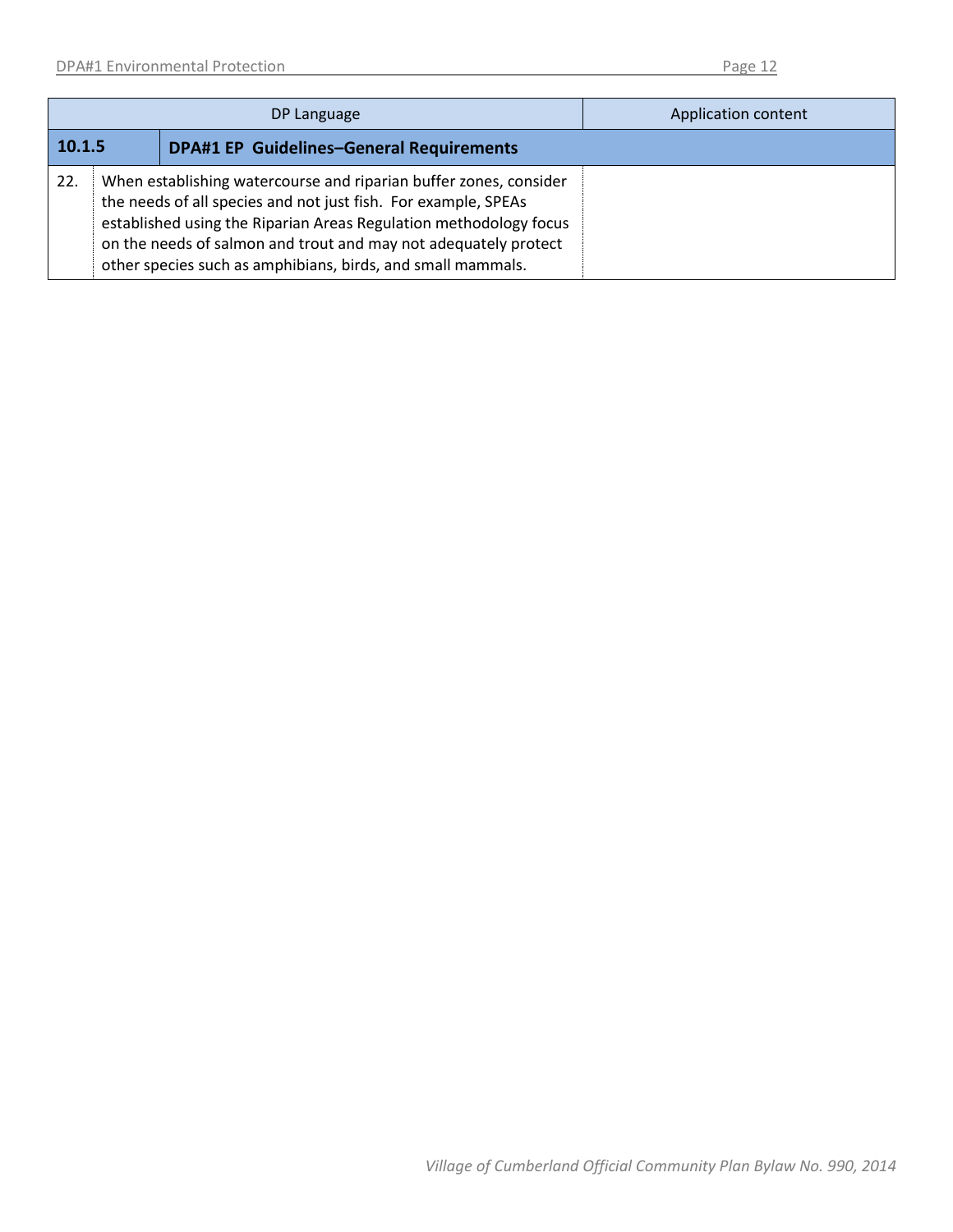|          |    |                                                                                                                                                                                                                                                                                                                                                                                                                                                                                                                                                                  | DP Language                                                                                                                                                                                                                                                                                                                                                                                                   | Application content |  |  |  |  |
|----------|----|------------------------------------------------------------------------------------------------------------------------------------------------------------------------------------------------------------------------------------------------------------------------------------------------------------------------------------------------------------------------------------------------------------------------------------------------------------------------------------------------------------------------------------------------------------------|---------------------------------------------------------------------------------------------------------------------------------------------------------------------------------------------------------------------------------------------------------------------------------------------------------------------------------------------------------------------------------------------------------------|---------------------|--|--|--|--|
| 10.1.6.1 |    |                                                                                                                                                                                                                                                                                                                                                                                                                                                                                                                                                                  | DPA#1 EP Supplemental Guidelines-Aquatic Ecosystem Areas                                                                                                                                                                                                                                                                                                                                                      |                     |  |  |  |  |
| 1.       |    | The following requirements apply to all development permit applications in all aquatic ecosystem areas<br>(watercourses, wetlands, and riparian areas).                                                                                                                                                                                                                                                                                                                                                                                                          |                                                                                                                                                                                                                                                                                                                                                                                                               |                     |  |  |  |  |
|          | a) | When a site contains or is adjacent to a watercourse where<br>fish are present or fish habitat is provided, the applicant shall,<br>at their expense, retain the services of a registered<br>professional Biologist (RPBio), or other Qualified<br>Environmental Professional (QEP) to prepare an assessment<br>report pursuant to Riparian Areas Regulation (RAR). RAR is<br>only necessary if the proponent plans to develop within<br>30 metres of the high water mark or top of ravine bank of a<br>stream or other waterbody that connects to fish habitat. |                                                                                                                                                                                                                                                                                                                                                                                                               |                     |  |  |  |  |
|          |    | $\mathsf{i}$                                                                                                                                                                                                                                                                                                                                                                                                                                                                                                                                                     | The Village should receive notification from the<br>provincial ministry responsible for the environment<br>that the Department of Fisheries and Oceans and the<br>provincial ministry have been notified of the<br>development proposal and provided with an<br>acceptable copy of an assessment report prepared by a<br>RPBio, or other QEP.                                                                 |                     |  |  |  |  |
|          |    | ii)                                                                                                                                                                                                                                                                                                                                                                                                                                                                                                                                                              | Where the assessment report proposes a Harmful<br>Alteration, Disruption or Destruction (HADD) to fish<br>habitat pursuant to Section 35(2) of the Fisheries Act<br>(Canada), the development permit shall not be issued<br>unless Fisheries and Oceans Canada subsequently<br>approve the HADD.                                                                                                              |                     |  |  |  |  |
|          |    | iii)                                                                                                                                                                                                                                                                                                                                                                                                                                                                                                                                                             | Where the assessment report describes an area<br>designated as Streamside Protection and Enhancement<br>Area (SPEA), the Development Permit shall not allow<br>any development activities within the SPEA except in<br>accordance with the assessment report.                                                                                                                                                 |                     |  |  |  |  |
|          |    | iv)                                                                                                                                                                                                                                                                                                                                                                                                                                                                                                                                                              | The conditions in the RAR shall form part of the<br>Development Permit.                                                                                                                                                                                                                                                                                                                                       |                     |  |  |  |  |
|          | b) |                                                                                                                                                                                                                                                                                                                                                                                                                                                                                                                                                                  | When a site contains, or is adjacent to, a known watercourse where the presence or absence of fish is<br>unknown:                                                                                                                                                                                                                                                                                             |                     |  |  |  |  |
|          |    | i)                                                                                                                                                                                                                                                                                                                                                                                                                                                                                                                                                               | All development within the DPA adjacent to those<br>watercourses, not subject to the RAR, shall require an<br>evaluation by a registered professional biologist or<br>other QEP who shall prepare a report assessing the<br>environmental components of the proposal. The<br>measures and recommendations of the registered<br>professional biologist report may form the terms of the<br>development permit. |                     |  |  |  |  |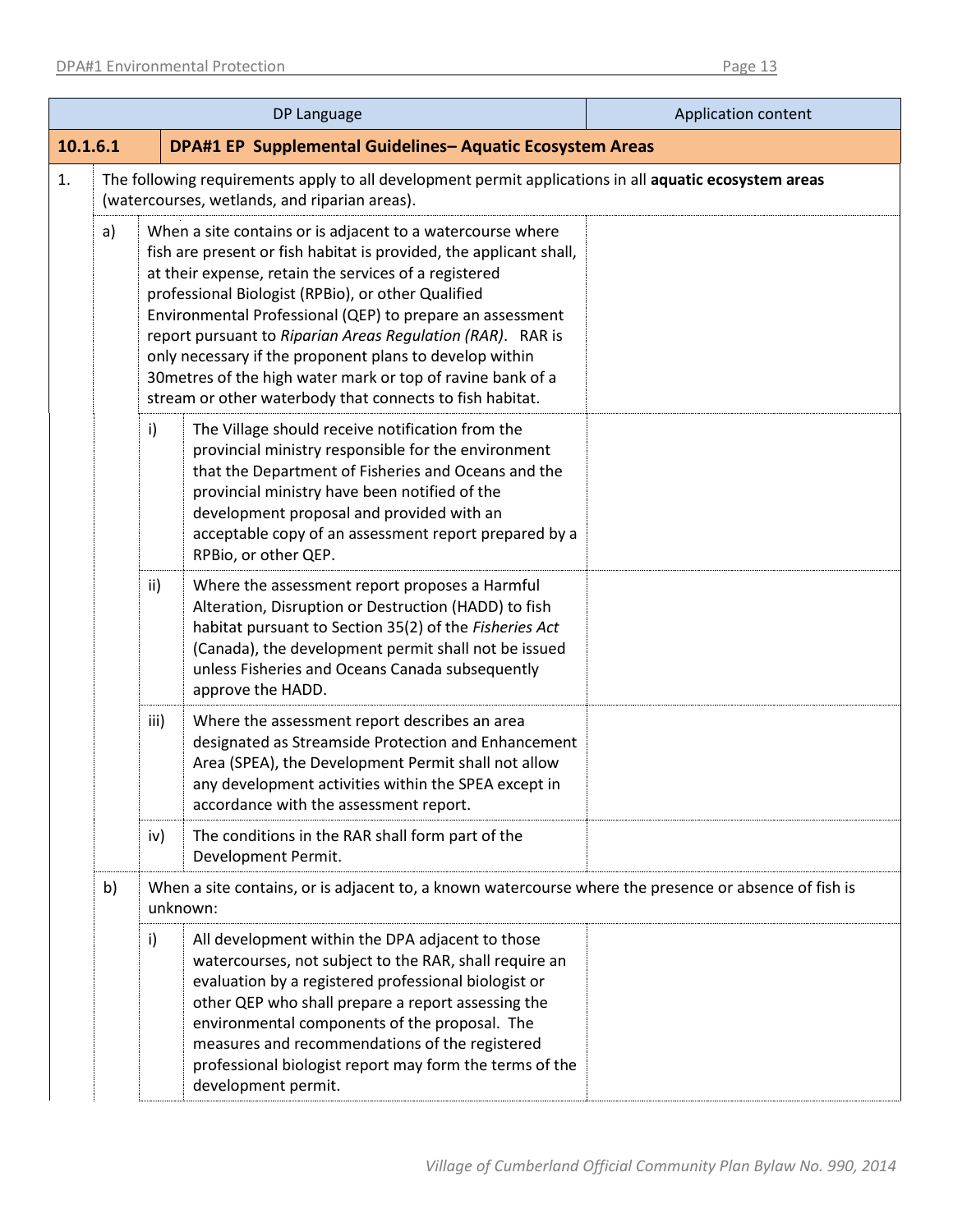|          |    |                                                       |       | DP Language                                                                                                                                                                                                                                                                                                                                                               | Application content |  |
|----------|----|-------------------------------------------------------|-------|---------------------------------------------------------------------------------------------------------------------------------------------------------------------------------------------------------------------------------------------------------------------------------------------------------------------------------------------------------------------------|---------------------|--|
| 10.1.6.1 |    |                                                       |       | DPA#1 EP Supplemental Guidelines-Aquatic Ecosystem Areas                                                                                                                                                                                                                                                                                                                  |                     |  |
|          |    | $\mathsf{ii})$                                        |       | The report should generally include the following information:                                                                                                                                                                                                                                                                                                            |                     |  |
|          |    |                                                       | 1)    | A detailed site plan identifying the<br>environmentally sensitive area within the site,<br>location of existing and proposed buildings and<br>structures, new lot lines, and an assessment of<br>existing natural vegetation;                                                                                                                                             |                     |  |
|          |    |                                                       | 2)    | The criteria used to define the boundaries of the<br>environmentally sensitive area;                                                                                                                                                                                                                                                                                      |                     |  |
|          |    |                                                       | 3)    | An inventory of wildlife species and related<br>habitat;                                                                                                                                                                                                                                                                                                                  |                     |  |
|          |    |                                                       | 4)    | An impact statement describing effects of<br>proposed development or subdivision on natural<br>conditions<br>neighbouring<br>or<br>any<br>sensitive<br>ecosystem as identified by the best available and<br>most up to date information including the<br>province's Sensitive Ecosystem Inventory and<br>the Comox Valley Regional Districts' Sensitive<br>Habitat Atlas; |                     |  |
|          |    |                                                       | 5)    | Guidelines for mitigating habitat degradation<br>including<br>limits<br>of<br>proposed<br>restricted<br>development zone.                                                                                                                                                                                                                                                 |                     |  |
|          | c) | For all sites adjacent to any Aquatic Ecosystem Area: |       |                                                                                                                                                                                                                                                                                                                                                                           |                     |  |
|          |    | i)                                                    |       | Existing native vegetation and soil should be retained<br>and restored within the riparian assessment area;                                                                                                                                                                                                                                                               |                     |  |
|          |    | ii)                                                   | SPEA. | Minimum parcel sizes for subdivision parcels, including<br>bare land strata lots, should be met exclusive of the                                                                                                                                                                                                                                                          |                     |  |
| 2.       |    | <b>Site Analysis</b>                                  |       |                                                                                                                                                                                                                                                                                                                                                                           |                     |  |
|          | a) |                                                       |       | All projects proposed should, as a prelude to site planning and design, demonstrate an understanding of<br>the following site conditions:                                                                                                                                                                                                                                 |                     |  |
|          |    | i)                                                    |       | Location in one of the eight principal watersheds (First<br>Supply Creek, Morrison Creek, Piercy Creek, Millard<br>Creek, Roy Creek, Maple Lake Creek, Perseverance<br>Creek and Comox Lake) including identification of<br>upslope) and<br>downstream<br>upstream<br>(or<br>(or<br>downslope) land uses and the evaluation of the<br>potential conflicts therein.        |                     |  |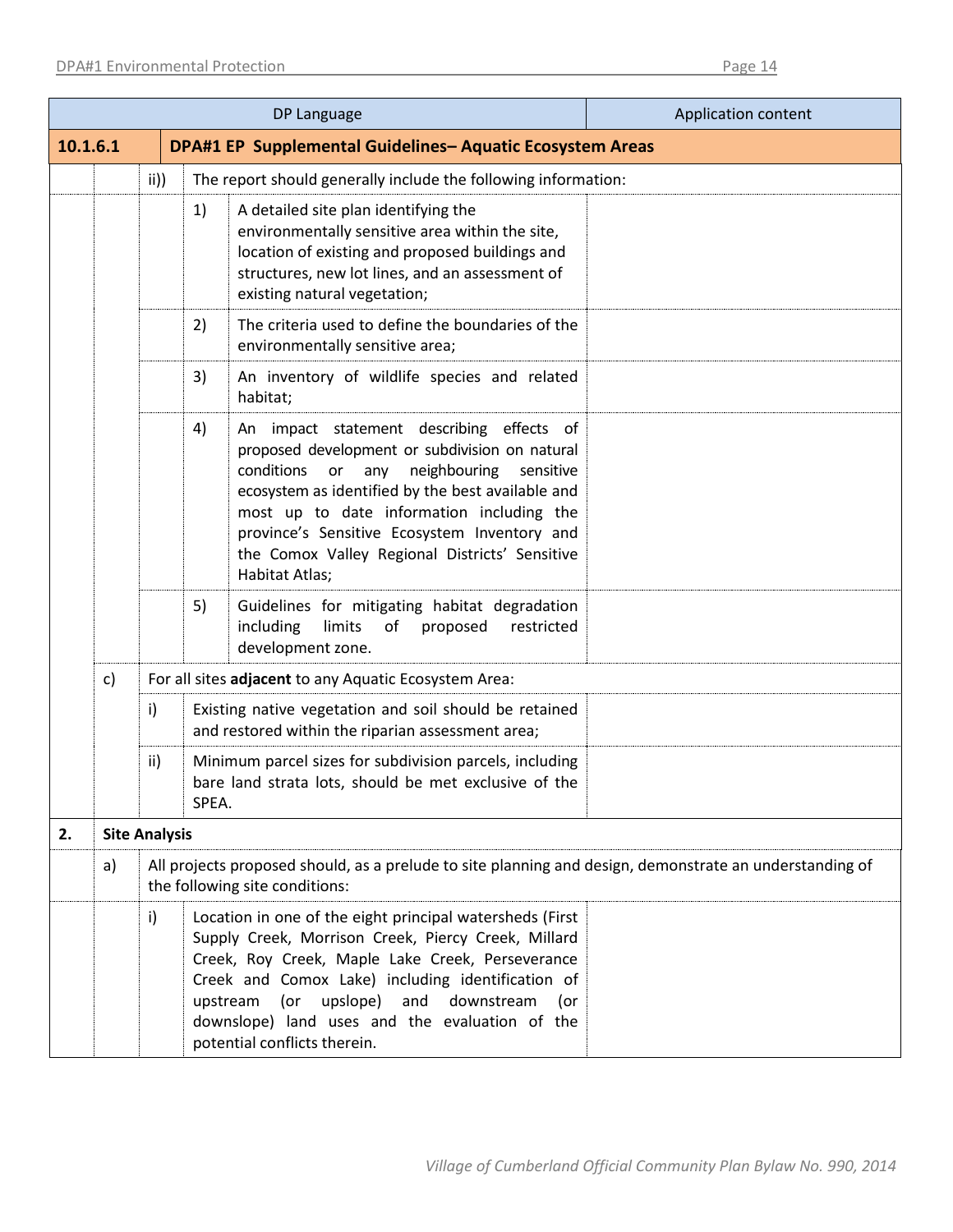|          |                                                                                                                                                                                                                                                                                                                                                                                                                                                                                                                                                                                                                      |                      | DP Language                                                                                                                                                                                                             | Application content |  |  |
|----------|----------------------------------------------------------------------------------------------------------------------------------------------------------------------------------------------------------------------------------------------------------------------------------------------------------------------------------------------------------------------------------------------------------------------------------------------------------------------------------------------------------------------------------------------------------------------------------------------------------------------|----------------------|-------------------------------------------------------------------------------------------------------------------------------------------------------------------------------------------------------------------------|---------------------|--|--|
| 10.1.6.1 |                                                                                                                                                                                                                                                                                                                                                                                                                                                                                                                                                                                                                      |                      | DPA#1 EP Supplemental Guidelines-Aquatic Ecosystem Areas                                                                                                                                                                |                     |  |  |
| 3.       |                                                                                                                                                                                                                                                                                                                                                                                                                                                                                                                                                                                                                      | <b>Site Planning</b> |                                                                                                                                                                                                                         |                     |  |  |
|          | a)                                                                                                                                                                                                                                                                                                                                                                                                                                                                                                                                                                                                                   |                      | All development proposals should demonstrate that site<br>selection and planning have given consideration to:                                                                                                           |                     |  |  |
|          |                                                                                                                                                                                                                                                                                                                                                                                                                                                                                                                                                                                                                      | i)                   | Develop with Care 2012-Environmental Guidelines for<br>Urban and Rural Land Developments in British<br>Columbia and amendments thereto, prepared by the<br>Ministry of Forest Lands and Natural Resource<br>Operations; |                     |  |  |
|          |                                                                                                                                                                                                                                                                                                                                                                                                                                                                                                                                                                                                                      | ii)                  | Opportunities and constraints for on-site stormwater<br>management including factors such as natural storage<br>and soil infiltration.                                                                                  |                     |  |  |
|          | b)                                                                                                                                                                                                                                                                                                                                                                                                                                                                                                                                                                                                                   |                      | All development proposals shall provide a stormwater management plan that:                                                                                                                                              |                     |  |  |
|          |                                                                                                                                                                                                                                                                                                                                                                                                                                                                                                                                                                                                                      | i)                   | Follows source control (on-site) principles and<br>practices, and minimizes the use of conventional pipe<br>and pond techniques, and avoids direct discharges to<br>streams and other water-bodies;                     |                     |  |  |
|          |                                                                                                                                                                                                                                                                                                                                                                                                                                                                                                                                                                                                                      | ii)                  | Takes advantage of on-site opportunities to recycle<br>water to soil, wetlands, and forests;                                                                                                                            |                     |  |  |
|          |                                                                                                                                                                                                                                                                                                                                                                                                                                                                                                                                                                                                                      | iii)                 | Uses site adaptive principles in facility placement and<br>design, site grading, tree removal, impervious cover,<br>and the scale and types of measures used to capture,<br>direct, and dispose of stormwater.          |                     |  |  |
| 4.       | The Village encourages proposals that offer to register a covenant<br>on the title of the lands. The covenant will be registered before any<br>development, including subdivision, and is intended to protect the<br>aquatic ecosystem and the nearby vegetation and to ensure that it<br>remains in a natural and vegetated state and/or free of<br>development. The covenant will be registered in favour of the<br>Village, other public agencies including the Province, or non-<br>governmental organizations, such as a private land trust committed<br>to the management of watercourses or streamside areas. |                      |                                                                                                                                                                                                                         |                     |  |  |
| 5.       | The applicant must provide an erosion and sediment control plan<br>that reflects measures prescribed in the Land Development<br>Guidelines for the Protection of Aquatic Habitat (1992: note Section<br>3), Stream Stewardship: a Guide for Planners and Developers (1994:<br>note pages 30-34), or other standards or guidelines adopted or<br>approved by the Village.<br>This plan will form part of the<br>development permit.                                                                                                                                                                                   |                      |                                                                                                                                                                                                                         |                     |  |  |
| 6.       |                                                                                                                                                                                                                                                                                                                                                                                                                                                                                                                                                                                                                      |                      | As a general rule, clearing of land, grubbing, grading, and other<br>activities that expose expanses of soil will be completed during the<br>dry months of the year, usually June through September.                    |                     |  |  |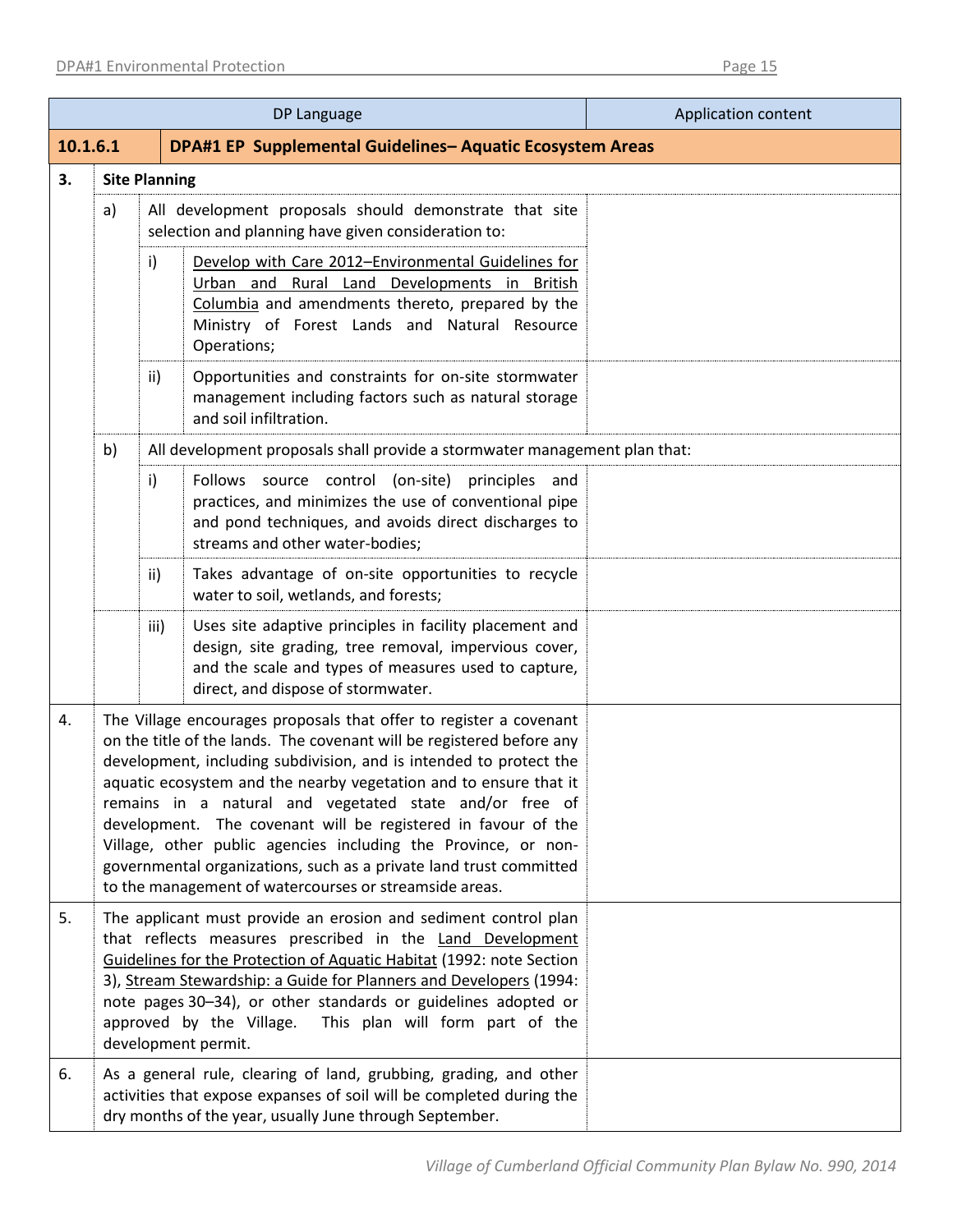|          |                                                                                                                                                                                           | DP Language                                                                                                                                                                                                                                                             | Application content |  |
|----------|-------------------------------------------------------------------------------------------------------------------------------------------------------------------------------------------|-------------------------------------------------------------------------------------------------------------------------------------------------------------------------------------------------------------------------------------------------------------------------|---------------------|--|
| 10.1.6.1 |                                                                                                                                                                                           | DPA#1 EP Supplemental Guidelines-Aquatic Ecosystem Areas                                                                                                                                                                                                                |                     |  |
| 7.       |                                                                                                                                                                                           | Sediment containment and erosion control measures will be<br>installed prior to any development activity.                                                                                                                                                               |                     |  |
| 8.       | slippage.                                                                                                                                                                                 | Development will be avoided on slopes greater than 30 percent<br>(approximately 7º) due to the high risk of erosion and bank                                                                                                                                            |                     |  |
| 9.       | Permit.                                                                                                                                                                                   | Existing trees and vegetation within the Aquatic Ecosystem Areas<br>will not be disturbed except where allowed under the Development                                                                                                                                    |                     |  |
| 10.      |                                                                                                                                                                                           | To ensure their long-term health, all existing trees that are to be<br>retained will be clearly marked prior to development, and<br>temporary fencing will be installed at the drip line to protect them<br>during clearing, grading, and other development activities. |                     |  |
| 11.      |                                                                                                                                                                                           | The following are allowed within Aquatic Ecosystem Areas buffer zones:                                                                                                                                                                                                  |                     |  |
|          | a)                                                                                                                                                                                        | Pruning or removal of trees deemed hazardous by a<br>registered professional arborist, while retaining wildlife trees<br>and snags (dead, upright trees, or stumps) if safe                                                                                             |                     |  |
|          | b)                                                                                                                                                                                        | Pruning of undergrowth within 1.0metre of existing or<br>proposed public trails to avoid injury to users, but no<br>disturbance of vegetation within 3.0metres of the natural<br>boundary of the watercourse;                                                           |                     |  |
|          | c)                                                                                                                                                                                        | Supplementing existing vegetation with planted stock as<br>needed to landscape bare or thin areas.                                                                                                                                                                      |                     |  |
| 12.      | Replanting of disturbed areas or the supplementing of existing vegetation with planted stock in thin or bare areas<br>of a buffer zone will be required in accordance with the following: |                                                                                                                                                                                                                                                                         |                     |  |
|          | a)                                                                                                                                                                                        | Replanting will use trees, shrubs, and ground cover native to<br>the area and selected to suit soil, light, and groundwater<br>conditions of the site and to promote habitat or erosion<br>control functions as necessary;                                              |                     |  |
|          | b)                                                                                                                                                                                        | Individual trees will be replaced based on the<br>recommendations of environmental reports;                                                                                                                                                                             |                     |  |
|          | c)                                                                                                                                                                                        | Species native to the area should be used in the restoration<br>area. If needed, trees should be placed to enhance bank<br>stability and provide cover to a watercourse;                                                                                                |                     |  |
|          | d)                                                                                                                                                                                        | A shrub layer will be provided for a minimum of 33 percent of<br>the restoration area; shrubs will be planted at an average<br>density of 1.0 metre apart and a minimum #2 pot size at time<br>of planting;                                                             |                     |  |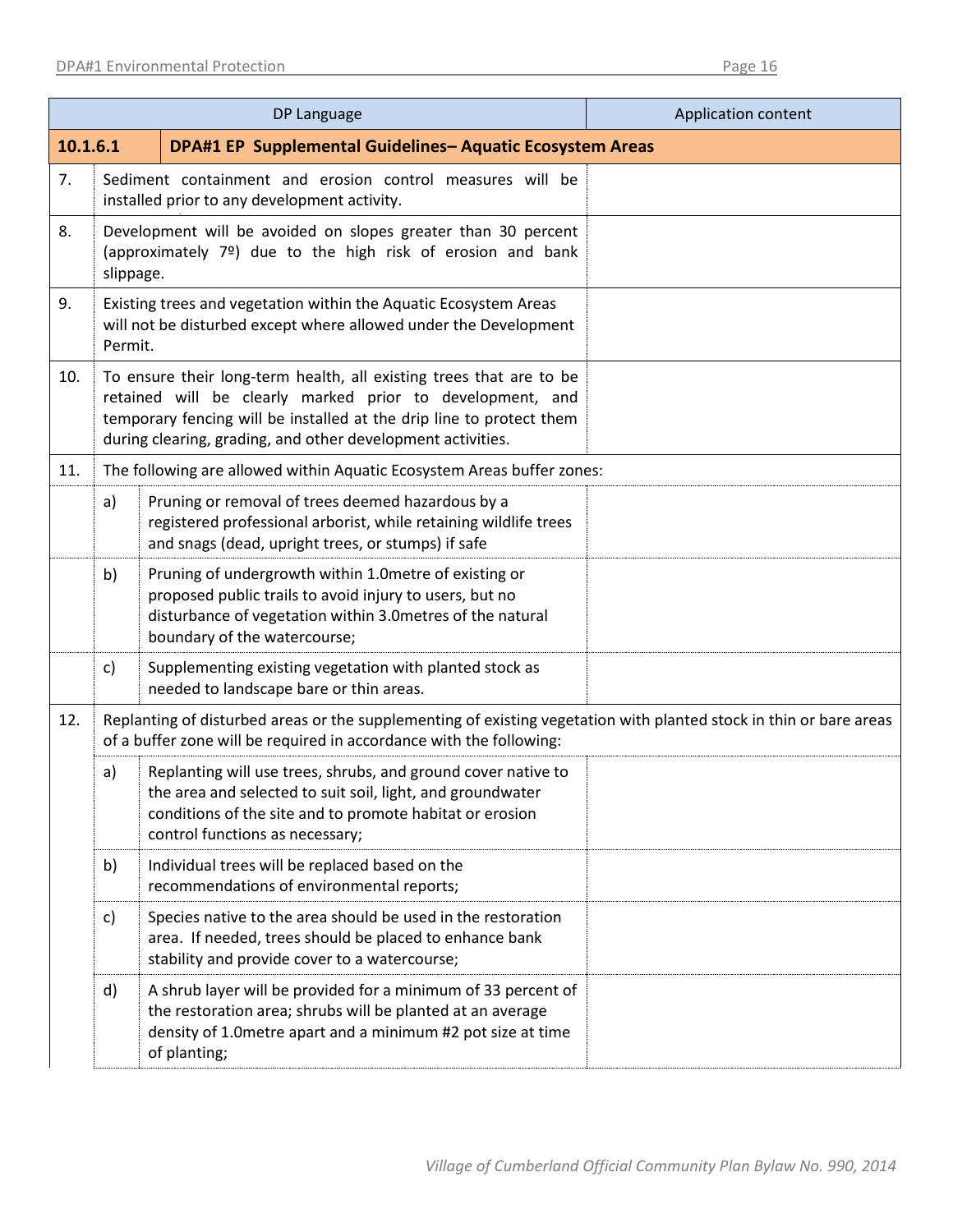|          |                                                                                                                                                                                                                                                                                                                   | DP Language                                                                                                                                                                                                                                                                                                                                    | <b>Application content</b> |  |
|----------|-------------------------------------------------------------------------------------------------------------------------------------------------------------------------------------------------------------------------------------------------------------------------------------------------------------------|------------------------------------------------------------------------------------------------------------------------------------------------------------------------------------------------------------------------------------------------------------------------------------------------------------------------------------------------|----------------------------|--|
| 10.1.6.1 |                                                                                                                                                                                                                                                                                                                   | DPA#1 EP Supplemental Guidelines-Aquatic Ecosystem Areas                                                                                                                                                                                                                                                                                       |                            |  |
|          | e)                                                                                                                                                                                                                                                                                                                | Groundcover may be substituted for shrubs; if used,<br>groundcover will consist of brush layers or planted<br>groundcover species at a maximum average spacing of<br>0.5 metres with plants of minimum 10.0 centimetre pot size at<br>time of planting;                                                                                        |                            |  |
|          | f)                                                                                                                                                                                                                                                                                                                | For wooded areas, clearing should not exceed 10 percent of<br>the Aquatic Ecosystem Area, should be confined to the outer<br>portions of the Aquatic Ecosystem Area, and must not be on<br>slopes greater than 50 percent (27º). The same replacement<br>ratio, average tree density, and site features as in the<br>previous Guideline apply; |                            |  |
|          | g)                                                                                                                                                                                                                                                                                                                | Areas not covered by trees, shrubs, or groundcover will be<br>seeded with native herbaceous plants, grasses, or legumes;                                                                                                                                                                                                                       |                            |  |
|          | h)                                                                                                                                                                                                                                                                                                                | All vegetation will be protected from intrusion by motor<br>vehicles with a curb or other suitable protective barrier if<br>roads, driveways, or parking areas abut the buffer zone;                                                                                                                                                           |                            |  |
|          | $\mathsf{i}$                                                                                                                                                                                                                                                                                                      | All planted stock will be maintained for a minimum of two<br>years; within that time, any unsuccessful stock will be<br>replaced at the owner's expense.                                                                                                                                                                                       |                            |  |
| 13.      |                                                                                                                                                                                                                                                                                                                   | To replace portions of an Aquatic Ecosystem Area buffer zone that<br>are permanently removed, remaining portions may be enhanced by<br>re-vegetating bare or thin areas, or by widening the buffer zone in<br>other portions of the site not affected by the development.                                                                      |                            |  |
| 14.      | Fencing to restrict access of livestock to Aquatic Ecosystem Areas<br>will be installed where needed. Any fencing should be designed<br>according to the guidelines described in A Landowners Guide to<br>Wildlife Friendly Fences: How to Build Fence with Wildlife in Mind,<br>Montana Fish Wildlife and Parks. |                                                                                                                                                                                                                                                                                                                                                |                            |  |
| 15.      |                                                                                                                                                                                                                                                                                                                   | Land development activities must be planned, designed, and implemented in a manner that does not disturb or<br>fragment wetland ecosystems including:                                                                                                                                                                                          |                            |  |
|          | a)                                                                                                                                                                                                                                                                                                                | Wetland vegetation and structure;                                                                                                                                                                                                                                                                                                              |                            |  |
|          | b)                                                                                                                                                                                                                                                                                                                | Rare or uncommon animals, wetland plants, or plant<br>communities;                                                                                                                                                                                                                                                                             |                            |  |
|          | c)                                                                                                                                                                                                                                                                                                                | Wildlife habitats such as breeding and nesting sites;                                                                                                                                                                                                                                                                                          |                            |  |
|          | d)                                                                                                                                                                                                                                                                                                                | Soils and soil conditions.                                                                                                                                                                                                                                                                                                                     |                            |  |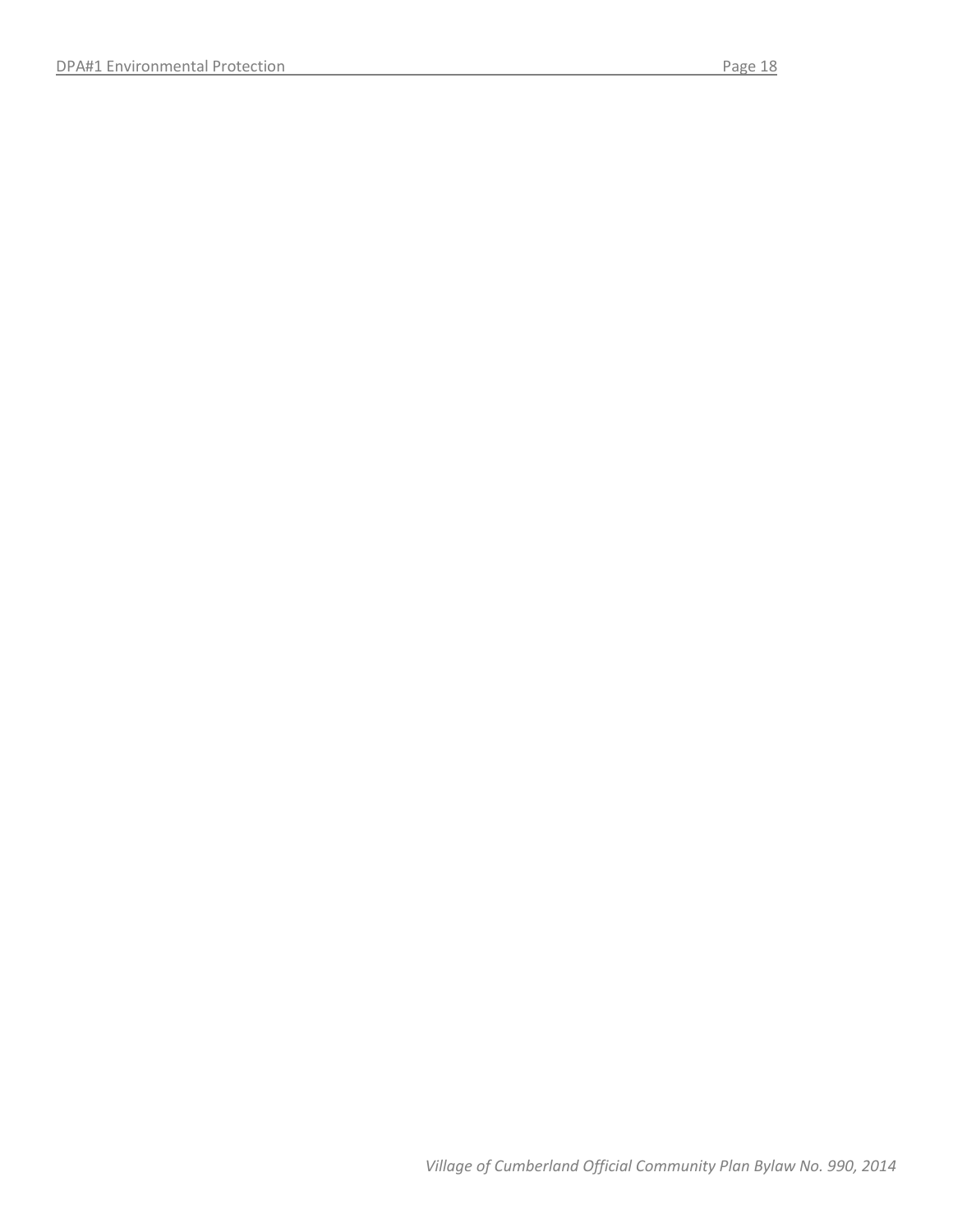|          |                                                                                                                                                                                                                                                                                                                                                                                                                                                                                                                         | DP Language                                                                                                                                                                                                                                                                            | Application content | <b>DP Condition</b> |  |  |  |
|----------|-------------------------------------------------------------------------------------------------------------------------------------------------------------------------------------------------------------------------------------------------------------------------------------------------------------------------------------------------------------------------------------------------------------------------------------------------------------------------------------------------------------------------|----------------------------------------------------------------------------------------------------------------------------------------------------------------------------------------------------------------------------------------------------------------------------------------|---------------------|---------------------|--|--|--|
| 10.1.6.2 |                                                                                                                                                                                                                                                                                                                                                                                                                                                                                                                         | DPA#1 EP Supplemental Guidelines-Terrestrial Ecosystem Areas                                                                                                                                                                                                                           |                     |                     |  |  |  |
| 1.       |                                                                                                                                                                                                                                                                                                                                                                                                                                                                                                                         | The following requirements apply to all development permit<br>applications in all terrestrial ecosystem areas.                                                                                                                                                                         |                     |                     |  |  |  |
| 2.       | Settlement, construction, land disturbance, and other development<br>within or directly adjacent to Terrestrial Ecosystem Areas will be<br>discouraged.                                                                                                                                                                                                                                                                                                                                                                 |                                                                                                                                                                                                                                                                                        |                     |                     |  |  |  |
| 3.       |                                                                                                                                                                                                                                                                                                                                                                                                                                                                                                                         | When development is considered in terrestrial ecosystem areas, the Village may use the following methods to<br>prevent or minimize encroachment:                                                                                                                                       |                     |                     |  |  |  |
|          | a)                                                                                                                                                                                                                                                                                                                                                                                                                                                                                                                      | Bare land strata to allow flexibility in conserving the feature<br>or area;                                                                                                                                                                                                            |                     |                     |  |  |  |
|          | b)                                                                                                                                                                                                                                                                                                                                                                                                                                                                                                                      | Bonus density transfer, or density averaging, to the<br>developable portion of the site;                                                                                                                                                                                               |                     |                     |  |  |  |
|          | c)                                                                                                                                                                                                                                                                                                                                                                                                                                                                                                                      | Variances to conditions other than use or density (such as<br>front and/or rear-yard setbacks, increasing the maximum site<br>coverage of buildings provided that density is not increased,<br>increasing the maximum building height, reducing parking<br>space requirements); and/or |                     |                     |  |  |  |
|          | d)                                                                                                                                                                                                                                                                                                                                                                                                                                                                                                                      | Voluntary stewardship such as covenants, contracts, leases,<br>or trusts to protect the feature or area.                                                                                                                                                                               |                     |                     |  |  |  |
| 4.       | Except where ecosystems are characterized by isolated trees (e.g.,<br>terrestrial herbaceous ecosystems), conserve groups of trees along<br>with their associated understories rather than isolating individual<br>specimens. Groups of trees form a larger intact ecosystem and are<br>more likely to maintain the important characteristics of the<br>ecosystem over time than a few scattered trees.                                                                                                                 |                                                                                                                                                                                                                                                                                        |                     |                     |  |  |  |
| 5.       | Development must not either increase or decrease the amount of surface and/or groundwater or affect the<br>quality of water available:                                                                                                                                                                                                                                                                                                                                                                                  |                                                                                                                                                                                                                                                                                        |                     |                     |  |  |  |
|          | a)                                                                                                                                                                                                                                                                                                                                                                                                                                                                                                                      | Within the restricted development zone; or                                                                                                                                                                                                                                             |                     |                     |  |  |  |
|          | b)                                                                                                                                                                                                                                                                                                                                                                                                                                                                                                                      | Within the buffer zone, other than development expressly<br>permitted by the development permit within the buffer zone.                                                                                                                                                                |                     |                     |  |  |  |
| 6.       | Conserve snags and standing dead trees where safe to do so. Soft<br>decaying wood is a valuable home and food source for many birds<br>and animals. For some species, it is essential. Standing dead trees<br>are typically topped to within 6.0metres of the ground in an area<br>that is safe, should it eventually fall. Locate buildings, roads,<br>construction, and other development away from existing large, old<br>trees and snags. Artificial snags can be located in safe areas to help<br>improve habitat. |                                                                                                                                                                                                                                                                                        |                     |                     |  |  |  |
| 7.       | Prevent disturbance of nesting sites and breeding areas. It is<br>important that animals have the habitat that supports their<br>reproduction and so ensures future generations.                                                                                                                                                                                                                                                                                                                                        |                                                                                                                                                                                                                                                                                        |                     |                     |  |  |  |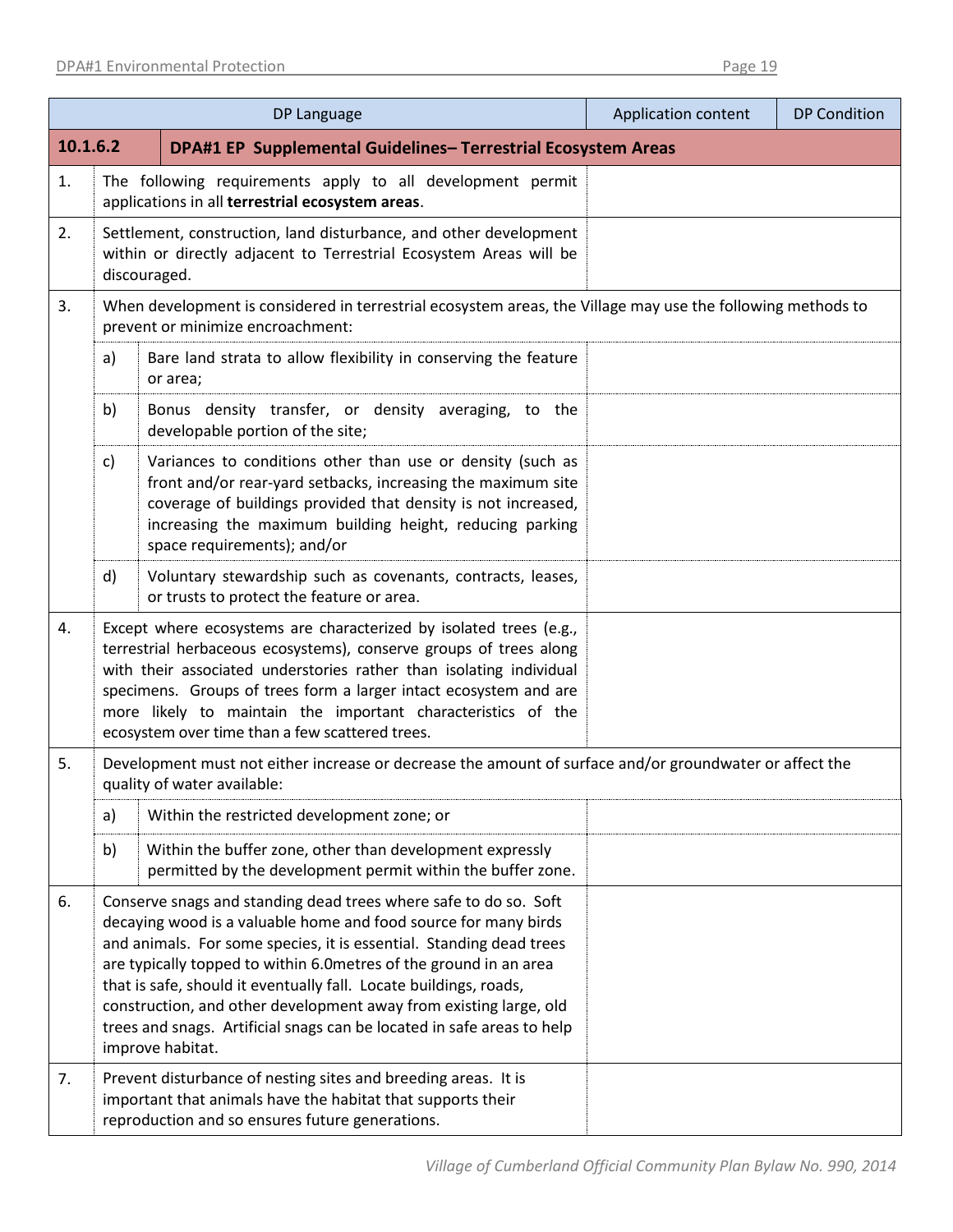|          |                                                                                                                                                                                 | DP Language                                                                                                                                                                                                       | Application content | <b>DP Condition</b> |  |  |
|----------|---------------------------------------------------------------------------------------------------------------------------------------------------------------------------------|-------------------------------------------------------------------------------------------------------------------------------------------------------------------------------------------------------------------|---------------------|---------------------|--|--|
| 10.1.6.2 |                                                                                                                                                                                 | DPA#1 EP Supplemental Guidelines-Terrestrial Ecosystem Areas                                                                                                                                                      |                     |                     |  |  |
| 8.       | Restore native vegetation where it has been disturbed. The Village<br>encourages applications that restore and enhance disturbed<br>sensitive ecosystems to natural conditions. |                                                                                                                                                                                                                   |                     |                     |  |  |
| 9.       | Within a restricted development zone:                                                                                                                                           |                                                                                                                                                                                                                   |                     |                     |  |  |
|          | a)                                                                                                                                                                              | Trees and vegetation must not be cut, pruned, altered,<br>removed, or damaged in any way other than minor damage<br>incidental to the construction of the barrier described in the<br>Guidelines of this section; |                     |                     |  |  |
|          | b)                                                                                                                                                                              | Plant only native vegetation species compatible with the<br>terrestrial ecosystem area.                                                                                                                           |                     |                     |  |  |
| 10.      | Within a buffer area:                                                                                                                                                           |                                                                                                                                                                                                                   |                     |                     |  |  |
|          | a)                                                                                                                                                                              | The disturbance and removal of native vegetation must be<br>avoided;                                                                                                                                              |                     |                     |  |  |
|          | b)                                                                                                                                                                              | The alteration of land or the construction of structures<br>approved through a development permit will be limited to<br>those that are compatible with the characteristics of the<br>terrestrial ecosystem area;  |                     |                     |  |  |
|          | c)                                                                                                                                                                              | Upon development approval, driveways and parking areas<br>must be constructed using pervious surfacing materials;                                                                                                 |                     |                     |  |  |
|          | d)                                                                                                                                                                              | Soil deposits must be limited in order to be compatible with<br>the characteristics of the non-disturbance area;                                                                                                  |                     |                     |  |  |
|          | e)                                                                                                                                                                              | Grazing by livestock must be prevented using wildlife friendly<br>fencing;                                                                                                                                        |                     |                     |  |  |
|          | f)                                                                                                                                                                              | Invasive vegetation and as presented on the Coastal Invasive<br>Plant Committee Priority Listing, must not be planted.                                                                                            |                     |                     |  |  |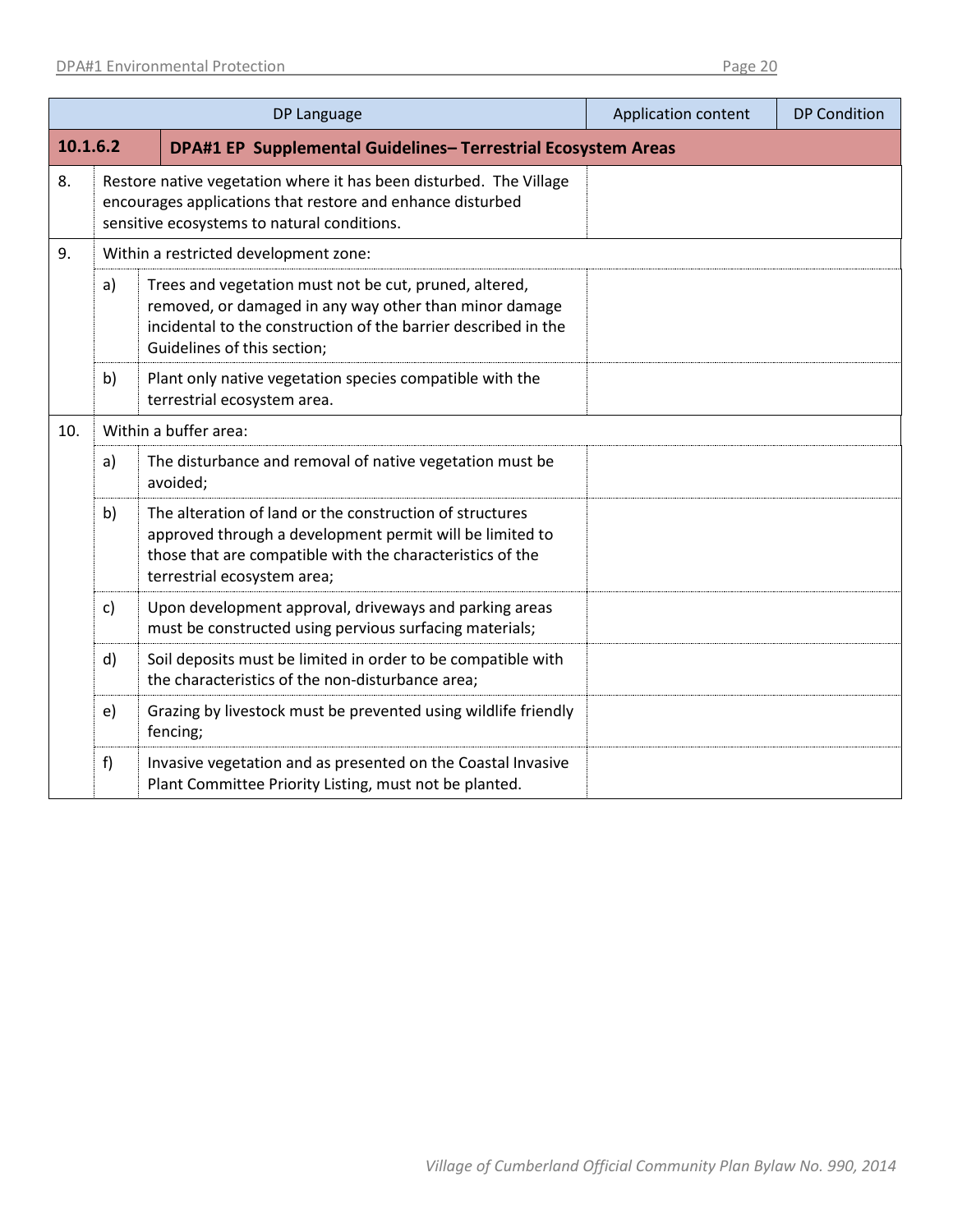| DP Language |                                                                                                                                                                                                                                                                                                                                                                                                                                                                                                                         |                                                                                                                                                                                                                                                                                        | <b>Application content</b> |
|-------------|-------------------------------------------------------------------------------------------------------------------------------------------------------------------------------------------------------------------------------------------------------------------------------------------------------------------------------------------------------------------------------------------------------------------------------------------------------------------------------------------------------------------------|----------------------------------------------------------------------------------------------------------------------------------------------------------------------------------------------------------------------------------------------------------------------------------------|----------------------------|
| 10.1.6.3    |                                                                                                                                                                                                                                                                                                                                                                                                                                                                                                                         | DPA#1 EP Supplemental Guidelines-Connectivity Areas                                                                                                                                                                                                                                    |                            |
| 1.          | The following requirements apply to all development permit<br>applications in all terrestrial ecosystem areas.                                                                                                                                                                                                                                                                                                                                                                                                          |                                                                                                                                                                                                                                                                                        |                            |
| 2.          | Settlement, construction, land disturbance, and other development<br>within or directly adjacent to Terrestrial Ecosystem Areas will be<br>discouraged.                                                                                                                                                                                                                                                                                                                                                                 |                                                                                                                                                                                                                                                                                        |                            |
| 3.          | When development is considered in terrestrial ecosystem areas, the<br>Village may use the following methods to prevent or minimize<br>encroachment:                                                                                                                                                                                                                                                                                                                                                                     |                                                                                                                                                                                                                                                                                        |                            |
| 4.          | a)                                                                                                                                                                                                                                                                                                                                                                                                                                                                                                                      | Bare land strata to allow flexibility in conserving the feature<br>or area;                                                                                                                                                                                                            |                            |
|             | b)                                                                                                                                                                                                                                                                                                                                                                                                                                                                                                                      | Bonus density transfer, or density averaging, to the<br>developable portion of the site;                                                                                                                                                                                               |                            |
|             | c)                                                                                                                                                                                                                                                                                                                                                                                                                                                                                                                      | Variances to conditions other than use or density (such as<br>front and/or rear-yard setbacks, increasing the maximum site<br>coverage of buildings provided that density is not increased,<br>increasing the maximum building height, reducing parking<br>space requirements); and/or |                            |
|             | d)                                                                                                                                                                                                                                                                                                                                                                                                                                                                                                                      | Voluntary stewardship such as covenants, contracts, leases,<br>or trusts to protect the feature or area.                                                                                                                                                                               |                            |
| 5.          | Except where ecosystems are characterized by isolated trees (e.g.,<br>terrestrial herbaceous ecosystems), conserve groups of trees along<br>with their associated understories rather than isolating individual<br>specimens. Groups of trees form a larger intact ecosystem and are<br>more likely to maintain the important characteristics of the<br>ecosystem over time than a few scattered trees.                                                                                                                 |                                                                                                                                                                                                                                                                                        |                            |
| 6.          | Development must not either increase or decrease the amount of surface and/or groundwater or affect the<br>quality of water available:                                                                                                                                                                                                                                                                                                                                                                                  |                                                                                                                                                                                                                                                                                        |                            |
|             | a)                                                                                                                                                                                                                                                                                                                                                                                                                                                                                                                      | Within the restricted development zone; or                                                                                                                                                                                                                                             |                            |
|             | b)                                                                                                                                                                                                                                                                                                                                                                                                                                                                                                                      | Within the buffer zone, other than development expressly<br>permitted by the development permit within the buffer zone.                                                                                                                                                                |                            |
| 7.          | Conserve snags and standing dead trees where safe to do so. Soft<br>decaying wood is a valuable home and food source for many birds<br>and animals. For some species, it is essential. Standing dead trees<br>are typically topped to within 6.0metres of the ground in an area<br>that is safe, should it eventually fall. Locate buildings, roads,<br>construction, and other development away from existing large, old<br>trees and snags. Artificial snags can be located in safe areas to help<br>improve habitat. |                                                                                                                                                                                                                                                                                        |                            |
| 8.          | Prevent disturbance of nesting sites and breeding areas. It is<br>important that animals have the habitat that supports their<br>reproduction and so ensures future generations.                                                                                                                                                                                                                                                                                                                                        |                                                                                                                                                                                                                                                                                        |                            |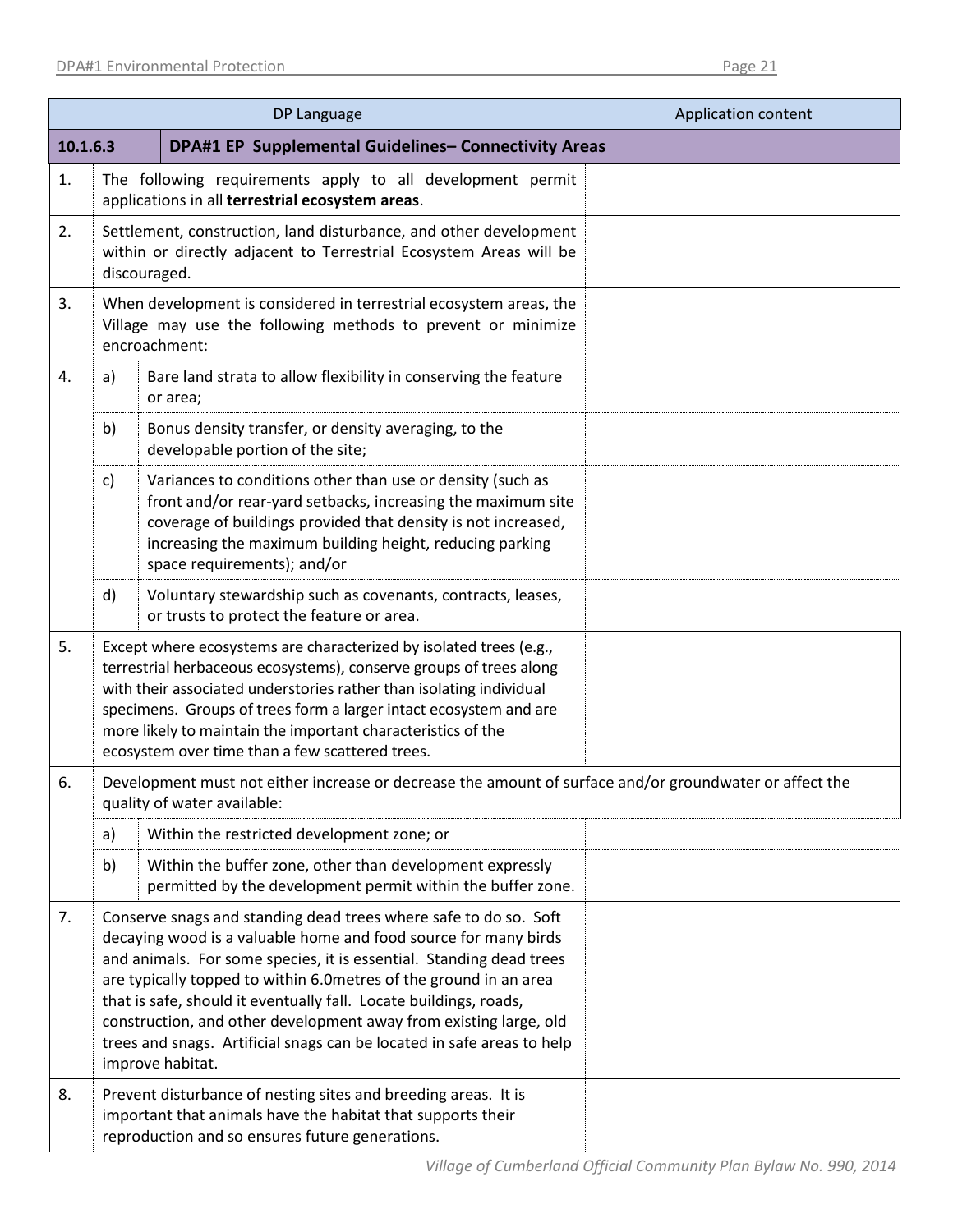|          |                                                                                                                                                                                | DP Language                                                                                                                                                                                                                              | <b>Application content</b> |  |  |
|----------|--------------------------------------------------------------------------------------------------------------------------------------------------------------------------------|------------------------------------------------------------------------------------------------------------------------------------------------------------------------------------------------------------------------------------------|----------------------------|--|--|
| 10.1.6.3 |                                                                                                                                                                                | DPA#1 EP Supplemental Guidelines- Connectivity Areas                                                                                                                                                                                     |                            |  |  |
| 9.       | Restore native vegetation where it has been disturbed. The Village<br>encourages applications that restore and enhance disturbed<br>sensitive ecosystems to natural conditions |                                                                                                                                                                                                                                          |                            |  |  |
| 10.      |                                                                                                                                                                                | Within a restricted development zone:                                                                                                                                                                                                    |                            |  |  |
|          | a)                                                                                                                                                                             | Trees and vegetation must not be cut, pruned, altered,<br>removed, or damaged in any way other than minor damage<br>incidental to the construction of the barrier described in the<br>Guidelines of this section;                        |                            |  |  |
|          | b)                                                                                                                                                                             | Plant only native vegetation species compatible with the<br>terrestrial ecosystem area.                                                                                                                                                  |                            |  |  |
| 11.      | Within a buffer area:                                                                                                                                                          |                                                                                                                                                                                                                                          |                            |  |  |
|          | a)                                                                                                                                                                             | The disturbance and removal of native vegetation must be<br>avoided;                                                                                                                                                                     |                            |  |  |
|          | b)                                                                                                                                                                             | The alteration of land or the construction of structures<br>approved through a development permit will be limited to<br>those that are compatible with the characteristics of the<br>terrestrial ecosystem area;                         |                            |  |  |
|          | c)                                                                                                                                                                             | Upon development approval, driveways and parking areas<br>must be constructed using pervious surfacing materials;                                                                                                                        |                            |  |  |
|          | d)                                                                                                                                                                             | Soil deposits must be limited in order to be compatible with<br>the characteristics of the non-disturbance area;                                                                                                                         |                            |  |  |
|          | e)                                                                                                                                                                             | Grazing by livestock must be prevented using wildlife friendly<br>fencing;                                                                                                                                                               |                            |  |  |
|          | f)                                                                                                                                                                             | Invasive vegetation and as presented on the Coastal Invasive<br>Plant Committee Priority Listing, must not be planted.                                                                                                                   |                            |  |  |
| 12.      | The following requirements apply to all development permit<br>applications in all Connectivity Areas.                                                                          |                                                                                                                                                                                                                                          |                            |  |  |
| 13.      | Locate development within the parcel where it will cause the least<br>impact to natural habitat and the movement of native fauna<br>between adjacent areas.                    |                                                                                                                                                                                                                                          |                            |  |  |
| 14.      | New road development within Connectivity Areas should be<br>avoided to the maximum extent possible.                                                                            |                                                                                                                                                                                                                                          |                            |  |  |
| 15.      | If new road development cannot be avoided, the length and width<br>of road development must be minimized and:                                                                  |                                                                                                                                                                                                                                          |                            |  |  |
|          | a)                                                                                                                                                                             | Appropriate wildlife crossing infrastructure as determined by<br>the mitigation measures described in the bio-inventory must<br>be designed and installed, using best practices for mitigating<br>the effects of roads on local species; |                            |  |  |